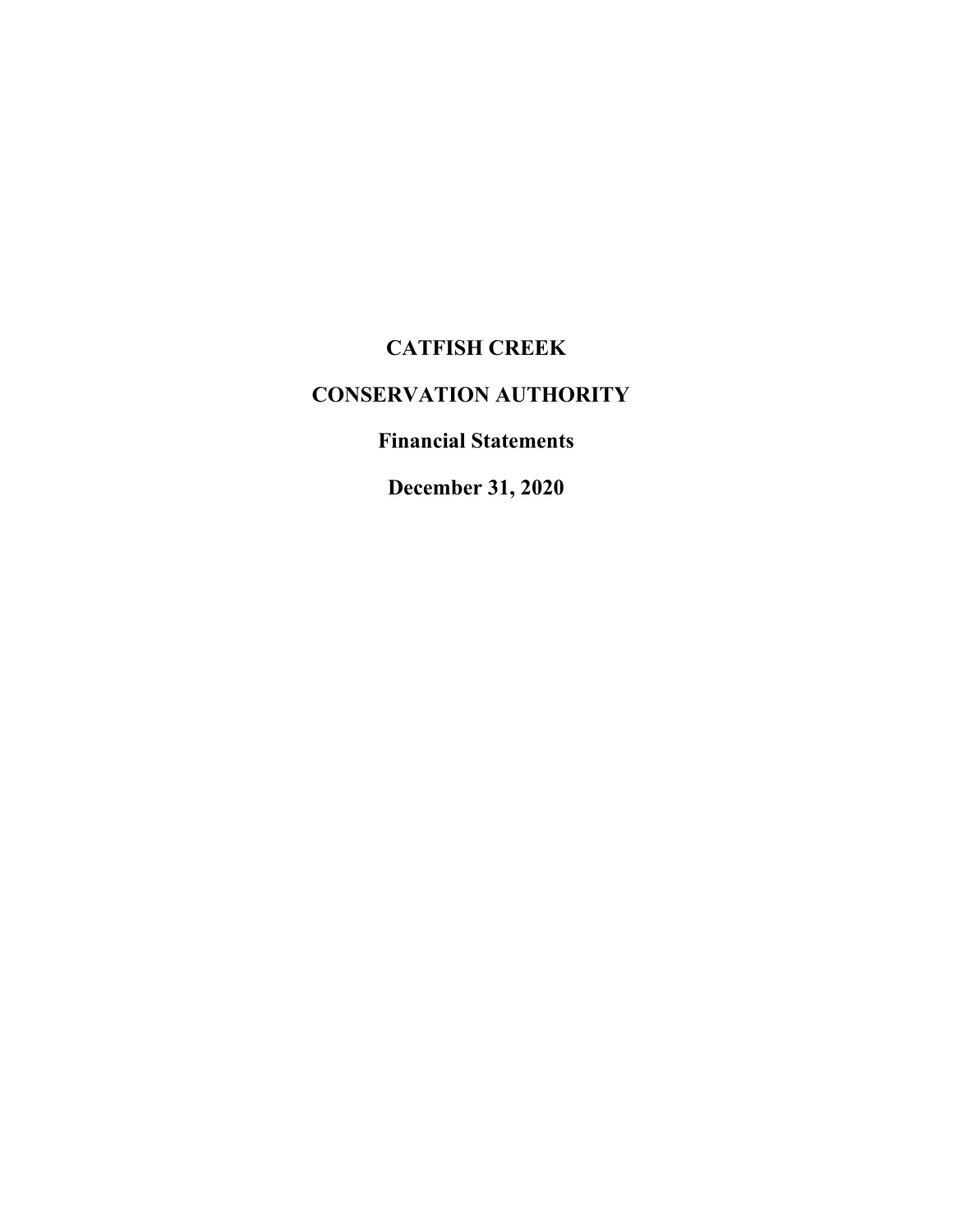## **Financial Statements**

# **For The Year Ended December 31, 2020**

| <b>Table of Contents</b>                               | <b>PAGE</b>    |
|--------------------------------------------------------|----------------|
| <b>Independent Auditors' Report</b>                    | $1 - 2$        |
| <b>Statement of Financial Position</b>                 | 3              |
| <b>Statement of Operations and Accumulated Surplus</b> | $\overline{4}$ |
| Statement of Change in Net Financial Assets            | 5              |
| <b>Statement of Cash Flows</b>                         | 6              |
| Notes to the Financial Statements                      | $7 - 15$       |
| Schedule of Internal Reserves                          | 16             |
| Schedule of Program Expenditures                       | 17             |
| Schedule of Other Expenditures                         | 18             |
| Schedule of Administrative Expenditures                | 19             |
| Schedule of Tangible Capital Assets for 2020           | 20             |
| Schedule of Tangible Capital Assets for 2019           | 21             |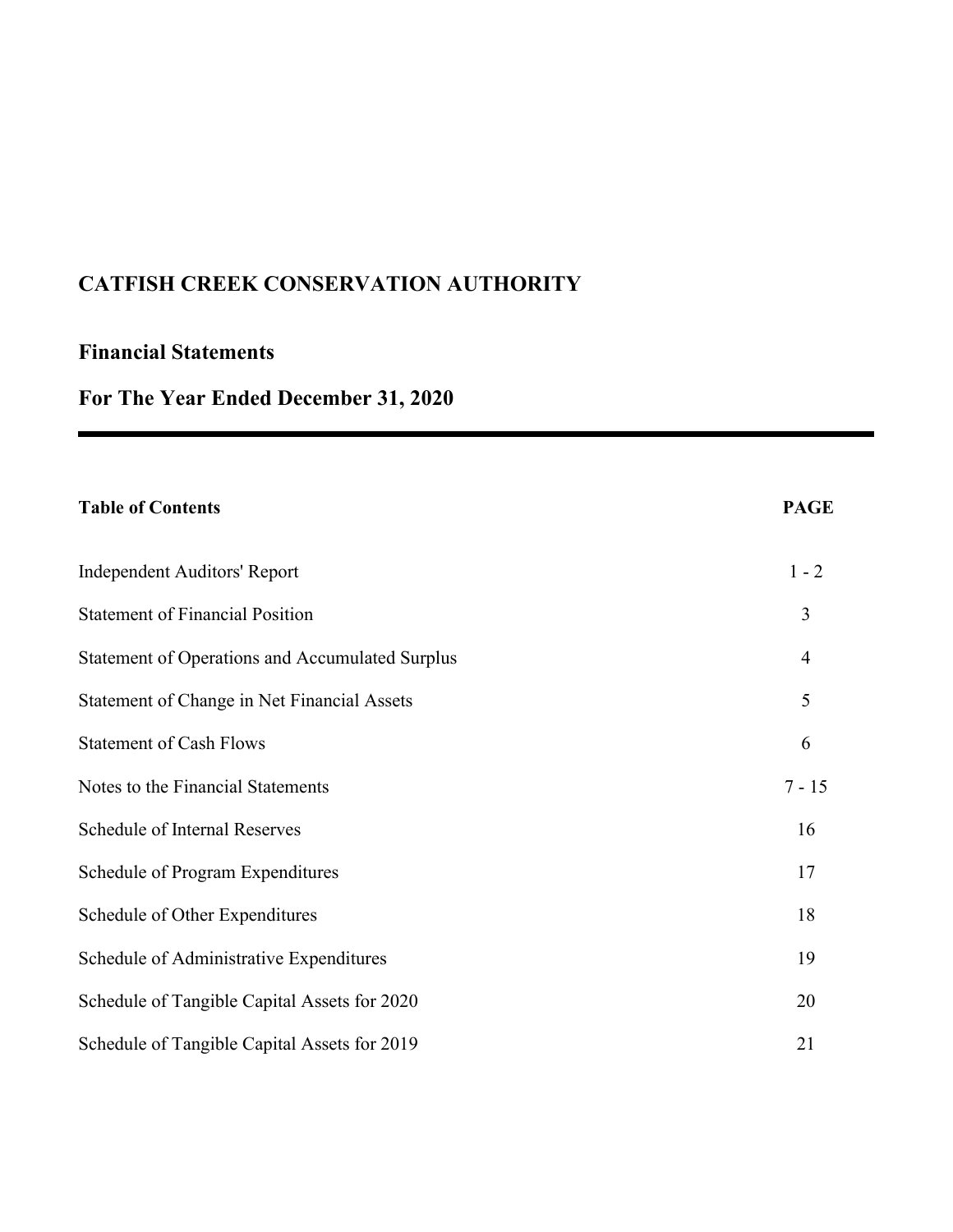

P. 519-633-0700 • F. 519-633-7009 450 Sunset Drive, St. Thomas, ON N5R 5V1

P. 519-773-9265 • F. 519-773-9683 25 John Street South, Aylmer, ON N5H 2C1

www.grahamscottenns.com

#### **INDEPENDENT AUDITORS' REPORT**

To the Members of **Catfish Creek Conservation Authority**:

#### **Qualified Opinion**

We have audited the financial statements of **Catfish Creek Conservation Authority**, which comprise the statement of financial position as at December 31, 2020, and the statement of operations and accumulated surplus, statement of changes in net financial assets and statement of cash flows for the year then ended, and notes to the financial statements, including a summary of significant accounting policies.

In our opinion, except for the effects of the matter described in the Basis for Qualified Opinion paragraph, the **Catfish Creek Conservation Authority**'s financial statements present fairly, in all material respects, the financial position of the **Catfish Creek Conservation Authority** as at December 31, 2020, and the results of its operations and its cash flows for the year then ended in accordance with Canadian accounting standards for public sector entities.

#### **Basis for Qualified Opinion**

In common with many charitable organizations, the organization derives revenue from donations, the completeness of which is not susceptible of satisfactory audit verification. Accordingly, our verification of these revenues was limited to the amounts recorded in the records of the organization and we were not able to determine whether any adjustments might be necessary to contributions and donations, revenues over expenditures, and cash flows for the year ending December 31, 2020 and year ending December 31, 2019, current assets as at December 31, 2020 and December 31, 2019, and net assets as at January 1, 2020 and December 31, 2020 for the 2020 year ended, as well as January 1, 2019 and December 31, 2019, for the 2019 year ended. Our audit on the financial statements for the year ended December 31, 2019 was modified accordingly because of the possible effects of this limitation in scope.

We conducted our audit in accordance with Canadian generally accepted auditing standards. Our responsibilities under those standards are further described in the *Auditors' Responsibilities for the Audit of the Financial Statements* section of our report. We are independent of the organization in accordance with the ethical requirements that are relevant to our audit of the financial statements in Canada, and we have fulfilled our other ethical responsibilities in accordance with these requirements. We believe that the audit evidence we have obtained is sufficient and appropriate to provide a basis for our qualified opinion.

#### **Responsibilities of Management and Those Charged with Governance for the Financial Statements**

Management is responsible for the preparation and fair presentation of the financial statements in accordance with Canadian accounting standards for public sector entities, and for such internal control as management determines is necessary to enable the preparation of financial statements that are free from material misstatement, whether due to fraud or error.

In preparing the financial statements, management is responsible for assessing the organization's ability to continue as a going concern, disclosing, as applicable, matters related to going concern and using the going concern basis of accounting unless management either intends to liquidate the organization or to cease operations, or has no realistic alternative but to do so.

Those charged with governance are responsible for overseeing the organization's financial reporting process.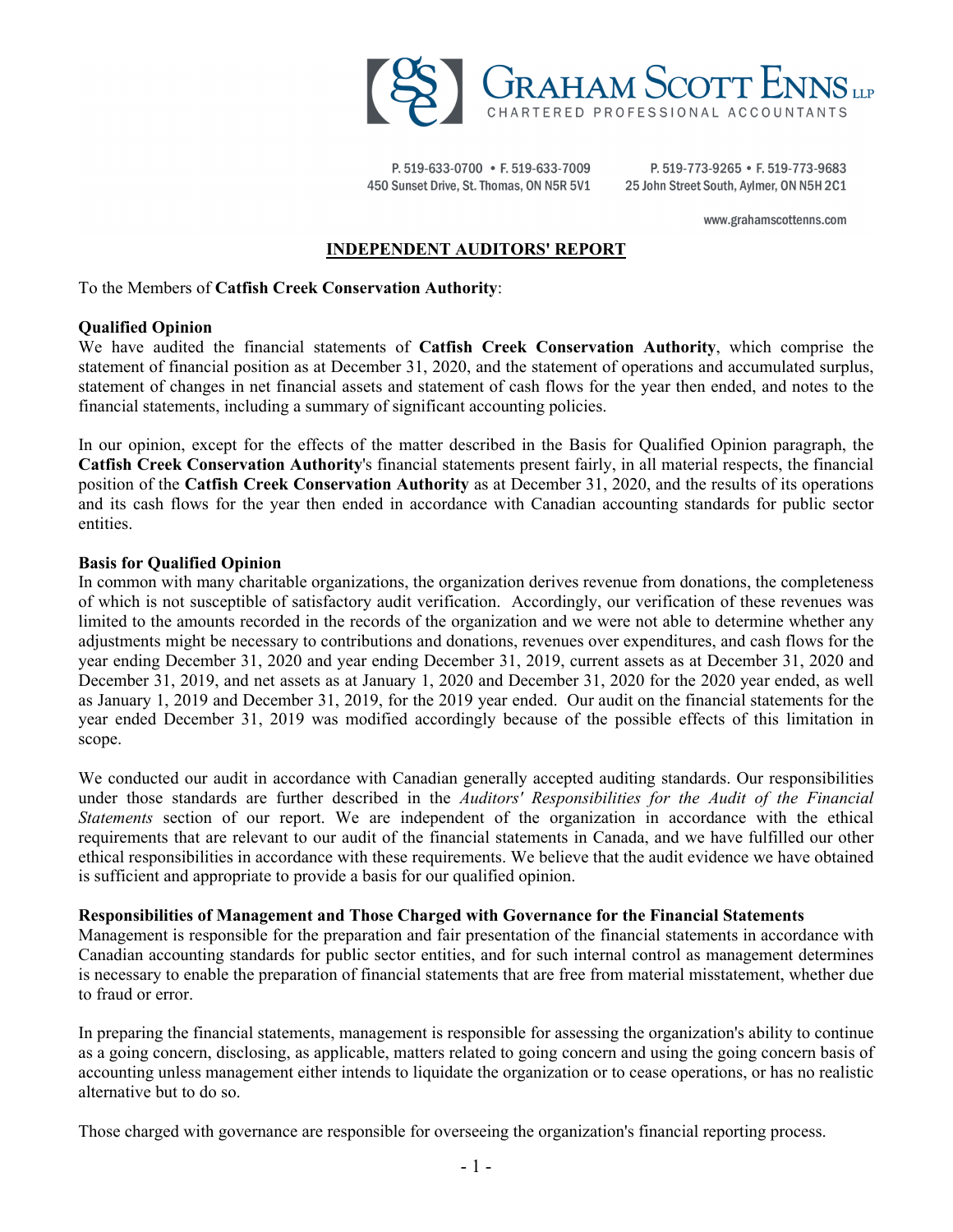

P. 519-633-0700 • F. 519-633-7009 450 Sunset Drive, St. Thomas, ON N5R 5V1

P. 519-773-9265 • F. 519-773-9683 25 John Street South, Aylmer, ON N5H 2C1

www.grahamscottenns.com

#### **INDEPENDENT AUDITORS' REPORT (CONTINUED)**

#### **Auditors' Responsibilities for the Audit of the Financial Statements**

Our objectives are to obtain reasonable assurance about whether the financial statements as a whole are free from material misstatement, whether due to fraud or error, and to issue an auditor's report that includes our opinion. Reasonable assurance is a high level of assurance, but is not a guarantee that an audit conducted in accordance with Canadian generally accepted auditing standards will always detect a material misstatement when it exists. Misstatements can arise from fraud or error and are considered material if, individually or in the aggregate, they could reasonably be expected to influence the economic decisions of users taken on the basis of these financial statements.

As part of an audit in accordance with Canadian generally accepted auditing standards, we exercise professional judgment and maintain professional skepticism throughout the audit. We also:

- Identify and assess the risks of material misstatement of the financial statements, whether due to fraud or error, design and perform audit procedures responsive to those risks, and obtain audit evidence that is sufficient and appropriate to provide a basis for our opinion. The risk of not detecting a material misstatement resulting from fraud is higher than for one resulting from error, as fraud may involve collusion, forgery, intentional omissions, misrepresentations, or the override of internal control.
- Obtain an understanding of internal control relevant to the audit in order to design audit procedures that are appropriate in the circumstances, but not for the purpose of expressing an opinion on the effectiveness of the organization's internal control.
- Evaluate the appropriateness of accounting policies used and the reasonableness of accounting estimates and related disclosures made by management.
- Conclude on the appropriateness of management's use of the going concern basis of accounting and, based on the audit evidence obtained, whether a material uncertainty exists related to events or conditions that may cast significant doubt on the organization's ability to continue as a going concern. If we conclude that a material uncertainty exists, we are required to draw attention in our auditor's report to the related disclosures in the financial statements or, if such disclosures are inadequate, to modify our opinion. Our conclusions are based on the audit evidence obtained up to the date of our auditor's report. However, future events or conditions may cause the organization to cease to continue as a going concern.
- Evaluate the overall presentation, structure and content of the financial statements, including the disclosures, and whether the financial statements represent the underlying transactions and events in a manner that achieves fair presentation.

We communicate with those charged with governance regarding, among other matters, the planned scope and timing of the audit and significant audit findings, including any significant deficiencies in internal control that we identify during our audit.

**St. Thomas, Ontario** *Graham Scott Enns LLP*

**January 28, 2021 CHARTERED PROFESSIONAL ACCOUNTANTS Licensed Public Accountants**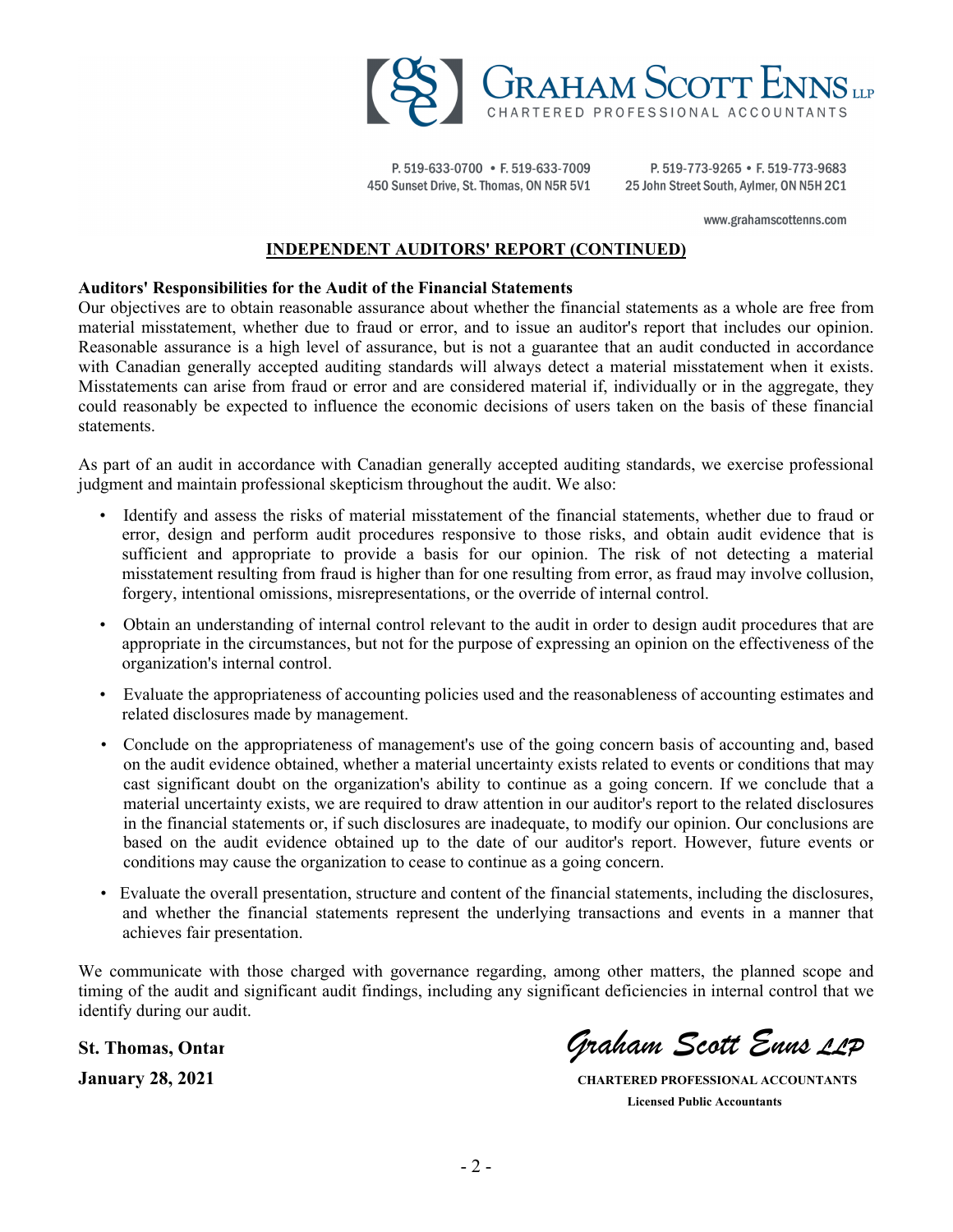## **Statement of Financial Position As At December 31, 2020**

|                                           | 2020<br>$\mathbf{s}$ | 2019<br>$3$    |
|-------------------------------------------|----------------------|----------------|
| <b>FINANCIAL ASSETS</b>                   |                      |                |
| Cash                                      | 763,738              | 350,164        |
| Short term investments (Note 2)           | 319,945              | 317,263        |
| Accounts receivable                       | 66,228               | 73,932         |
|                                           | 1,149,911            | 741,359        |
| <b>LIABILITIES</b>                        |                      |                |
| Accounts payable and accrued liabilities  | 50,541               | 42,202         |
| Deferred revenues (Note 4)                | 466,971              | <u>121,211</u> |
| <b>TOTAL LIABILITIES</b>                  | 517,512              | 163,413        |
| <b>NET FINANCIAL ASSETS</b>               | 632,399              | 577,946        |
| <b>NON-FINANCIAL ASSETS</b>               |                      |                |
| Tangible capital assets (Pages 20 and 21) | <u>1,690,828</u>     | 1,627,841      |
| <b>ACCUMULATED SURPLUS (NOTE 5)</b>       | 2,323,227            | 2,205,787      |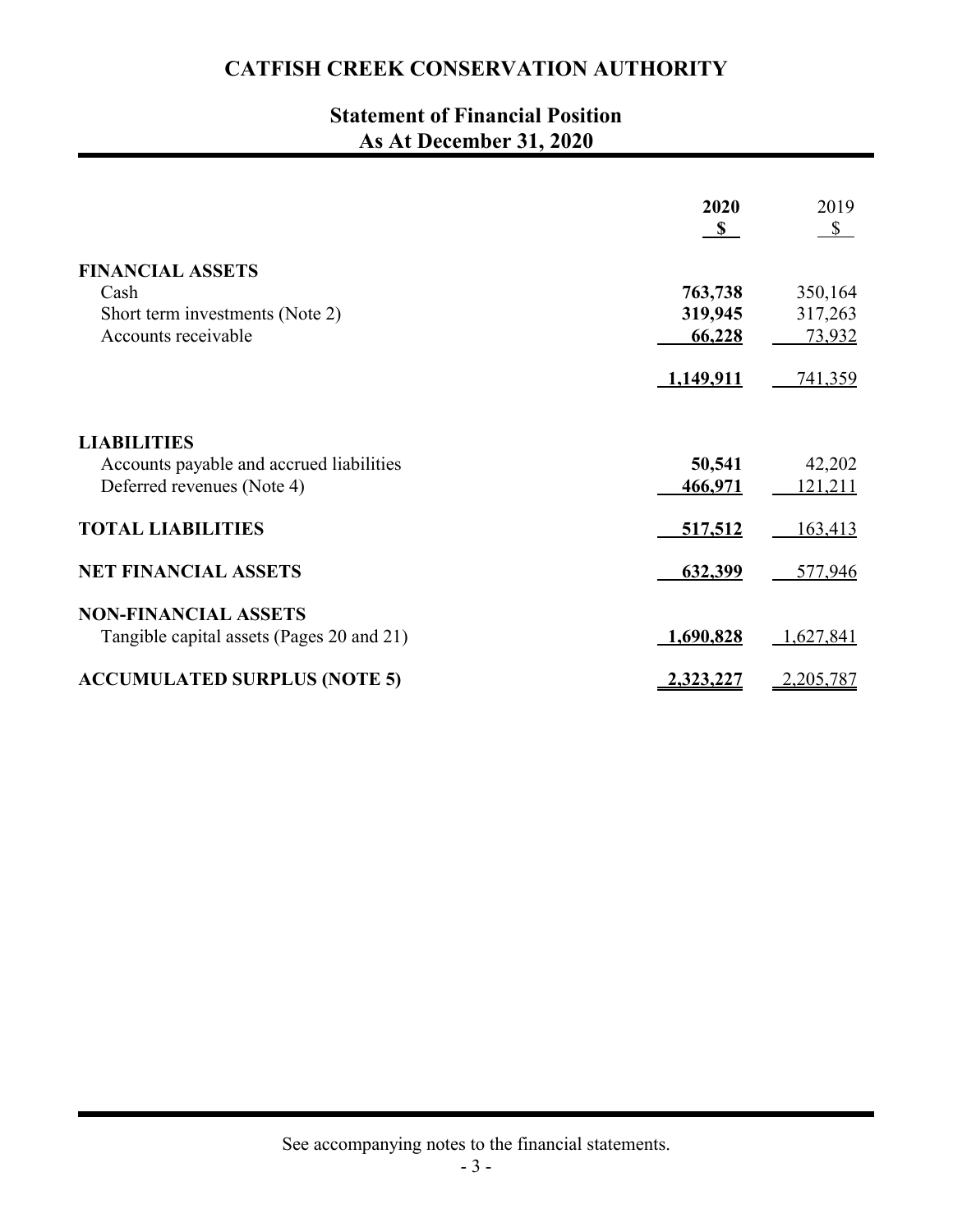## **Statement of Operations and Accumulated Surplus For The Year Ended December 31, 2020**

|                                                      | 2020<br><b>Budget</b><br>(Unaudited-Note 8) | 2020<br><b>Actual</b> | 2019<br>Actual |
|------------------------------------------------------|---------------------------------------------|-----------------------|----------------|
|                                                      | $\mathbb{S}$                                | $\mathbb{S}$          | $\mathbb{S}$   |
| <b>REVENUES</b>                                      |                                             |                       |                |
| Camping and day use - user fees                      | 567,491                                     | 585,889               | 637,261        |
| Municipal levies (Note 6)                            | 383,070                                     | 382,538               | 353,947        |
| Ontario and Federal works programs (Note 12)         | 32,974                                      | 157,276               | 60,751         |
| Donations and sponsorships                           | 79,316                                      | 73,876                | 69,568         |
| Watershed stewardship - user fees and permits        | 41,050                                      | 43,559                | 40,529         |
| Ministry of Natural Resource and Forestry grants     | 41,215                                      | 41,215                | 41,215         |
| Federal grants                                       | 13,420                                      | 14,034                | 16,980         |
| Other provincial grants                              | 16,078                                      | 11,390                | 53,288         |
| Interest                                             |                                             | 3,831                 | 10,229         |
|                                                      | 1,174,614                                   | 1,313,608             | 1,283,768      |
| <b>EXPENDITURES (NOTE 7)</b>                         |                                             |                       |                |
| Camping and day use (Page 18)                        | 563,671                                     | 567,878               | 564,639        |
| Program expenditures-Mandated Programs (Page 17)     | 289,506                                     | 298,167               | 277,677        |
| Administrative expenditures (Page 19)                | 182,461                                     | 164,226               | 172,978        |
| Program expenditures-Watershed Stewardship (Page 17) | 93,805                                      | 85,034                | 86,404         |
| Special projects, surveys and studies (Page 18)      | 58,526                                      | 58,204                | 141,355        |
| Amortization (Page 20 and 21)                        | 36,010                                      | 36,010                | 36,047         |
| Acquisition of small tools and equipment             |                                             |                       | 480            |
| Motor pool (Page 18)                                 | 4,405                                       | (13,351)              | (11, 024)      |
|                                                      | 1,228,384                                   | 1,196,168             | 1,268,556      |
| <b>SURPLUS FOR THE YEAR</b>                          | (53,770)                                    | 117,440               | 15,212         |
| <b>ACCUMULATED SURPLUS, BEGINNING OF YEAR</b>        |                                             | 2,205,787             | 2,190,575      |
| <b>ACCUMULATED SURPLUS, END OF YEAR (NOTE 5)</b>     |                                             | 2,323,227             | 2,205,787      |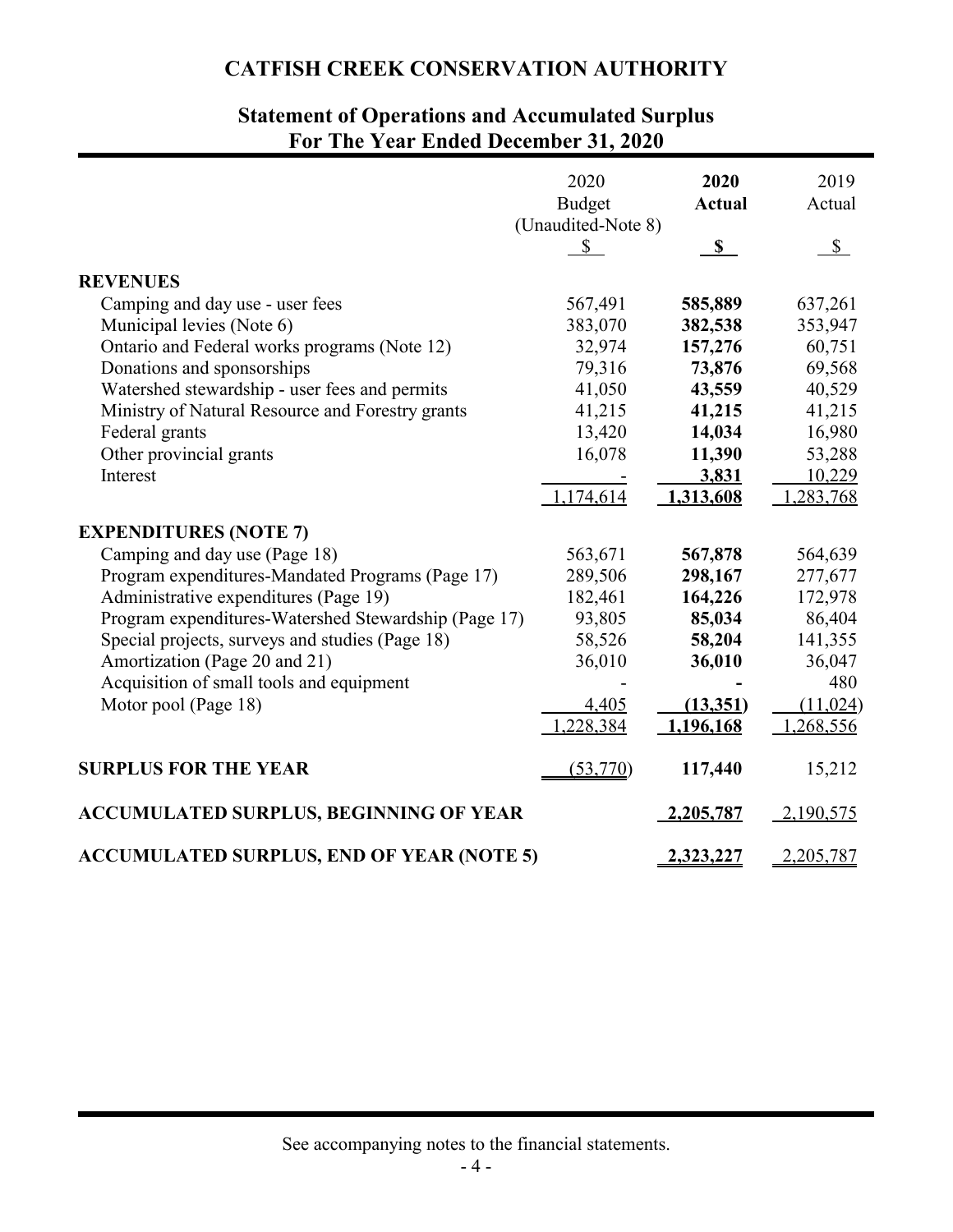## **Statement of Change in Net Financial Assets For The Year Ended December 31, 2020**

|                                                                                   | 2020<br><b>Budget</b><br>(Unaudited-Note 8) | 2020<br><b>Actual</b><br>$\mathbf{s}$ | 2019<br>Actual<br>$\sqrt{\frac{1}{2}}$ |
|-----------------------------------------------------------------------------------|---------------------------------------------|---------------------------------------|----------------------------------------|
| <b>ANNUAL SURPLUS (DEFICIT)</b>                                                   | (53,770)                                    | 117,440                               | 15,212                                 |
| Amortization of tangible capital assets<br>Acquisition of tangible capital assets | 36,010                                      | 36,010<br>(98,997)                    | 36,047<br>(22,169)                     |
| <b>CHANGE IN NET FINANCIAL ASSETS</b>                                             | (17,760)                                    | 54,453                                | 29,090                                 |
| NET FINANCIAL ASSETS, BEGINNING OF YEAR                                           | 577,946                                     | 577,946                               | 548,856                                |
| <b>NET FINANCIAL ASSETS, END OF YEAR</b>                                          | 560,186                                     | 632,399                               | 577,946                                |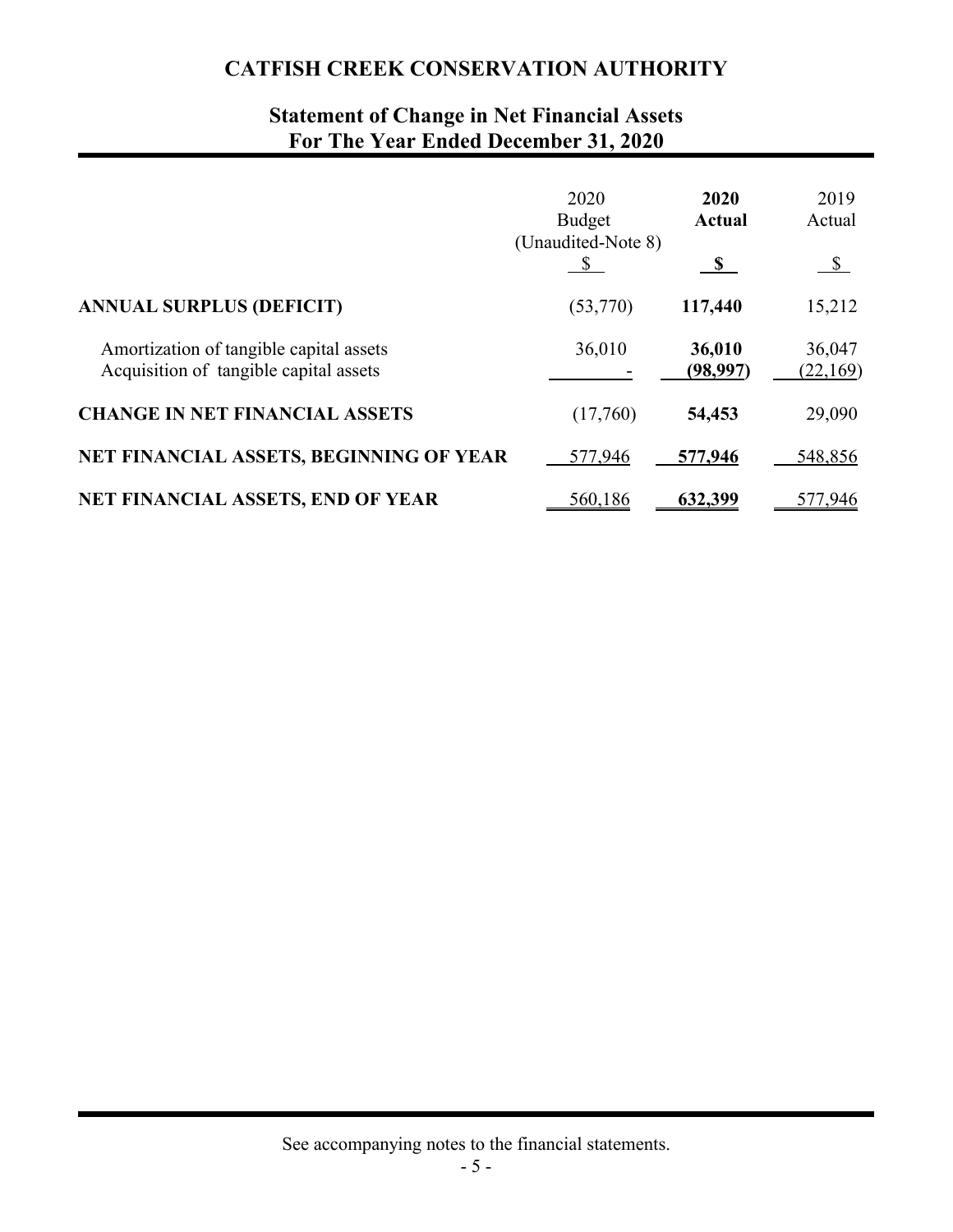## **Statement of Cash Flows For The Year Ended December 31, 2020**

|                                                                 | 2020<br>$\mathbf{s}$ | 2019<br>$\mathbb{S}$ |
|-----------------------------------------------------------------|----------------------|----------------------|
| <b>CASH FLOWS FROM OPERATING ACTIVITIES</b>                     |                      |                      |
| Surplus for the year                                            | 117,440              | 15,212               |
| Items not affecting cash:                                       |                      |                      |
| Amortization of tangible capital assets                         | 36,010               | 36,047               |
|                                                                 | 153,450              | 51,259               |
| Change in non-cash working capital balances:                    |                      |                      |
| Decease (increase) in accounts receivable                       | 7,704                | 5,983                |
| Increase (decrease) in accounts payable and accrued liabilities | 8,339                | 6,741                |
| Increase (decrease) in deferred revenues                        | (3, 493)             | 18,622               |
|                                                                 | 166,000              | 82,605               |
| <b>CASH FLOWS FROM INVESTING ACTIVITIES</b>                     |                      |                      |
| Proceeds on sale of investments                                 | 317,263              | 311,008              |
| Purchase of investments                                         | (319, 945)           | (317,263)            |
| Capital funding received                                        | 349,253              |                      |
|                                                                 |                      |                      |
|                                                                 | 346,571              | (6,255)              |
| <b>CASH FLOWS FROM CAPITAL ACTIVITIES</b>                       |                      |                      |
| Purchase of tangible capital assets                             | (98, 997)            | (22,169)             |
|                                                                 |                      |                      |
| <b>NET CHANGE IN CASH DURING THE YEAR</b>                       | 413,574              | 54,181               |
|                                                                 |                      |                      |
| <b>CASH, BEGINNING OF YEAR</b>                                  | 350,164              | 295,983              |
| <b>CASH, END OF YEAR</b>                                        | 763,738              | 350,164              |

See accompanying notes to the financial statements.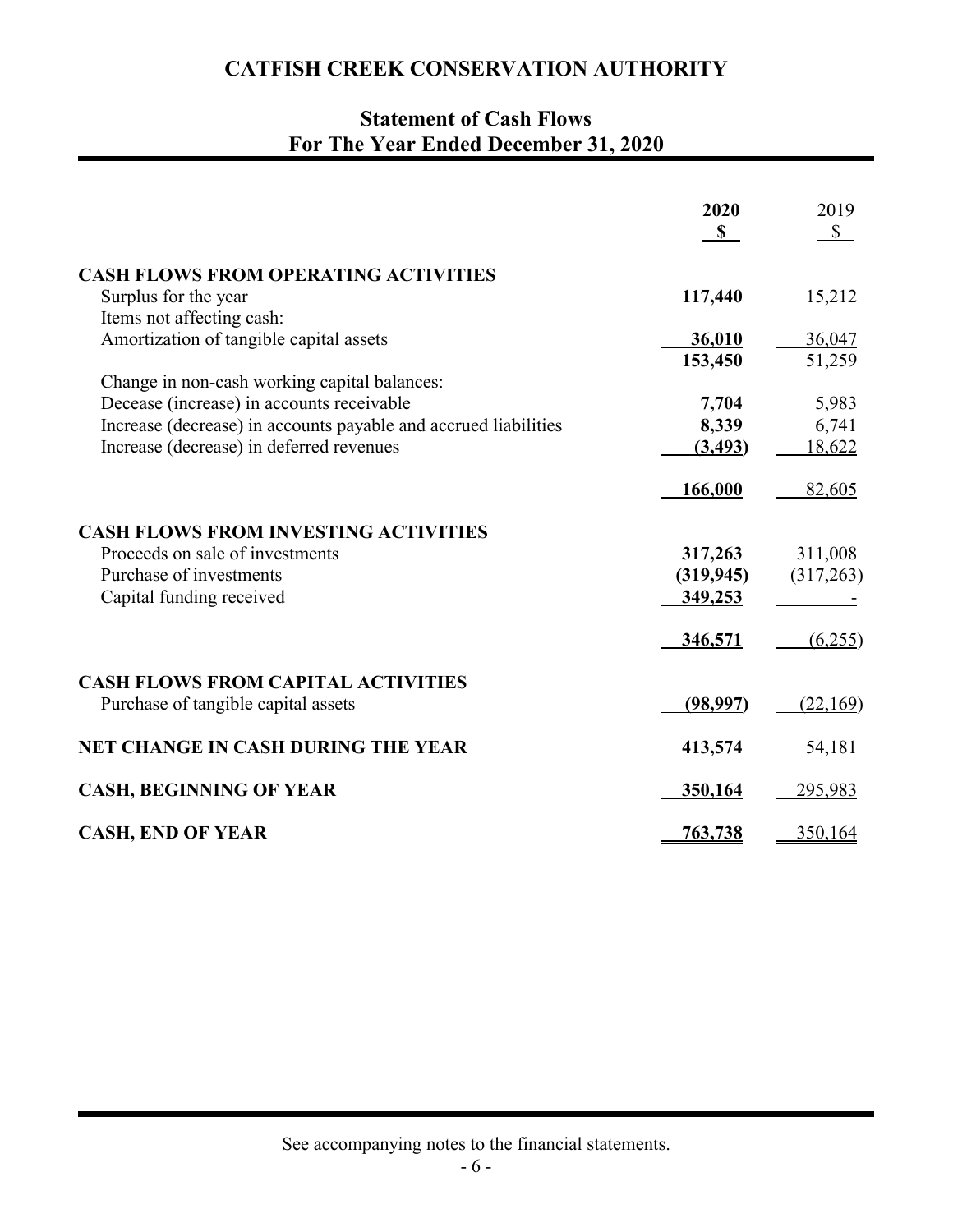## **Notes to the Financial Statements For The Year Ended December 31, 2020**

### **PURPOSE OF THE ORGANIZATION**

Catfish Creek Conservation Authority (the "organization") is established under the Conservation Authorities Act of Ontario to further the conservation, restoration, development and management of natural resources, other than gas, oil, coal and minerals, for the watershed within its jurisdiction. This jurisdiction includes areas in the City of St. Thomas, the Municipality of Central Elgin, the Town of Aylmer, the Township of South-West Oxford and the Township of Malahide. The organization is also a registered charity and as such is exempt from income taxes under paragraph 149(1)(f) of the Income Tax Act.

### **1. SUMMARY OF SIGNIFICANT ACCOUNTING POLICIES**

The financial statements of the organization are prepared by management in accordance with Canadian generally accepted accounting principles for organizations operating in the local government sector as recommended by the Public Sector Accounting Board of Chartered Professional Accountants - Canada. Significant aspects of the accounting policies adopted by the organization are as follows:

### Accounting Estimates

The preparation of these financial statements in conformity with Canadian accounting standards for public sector entities requires management to make estimates and assumptions that affect the reported amount of assets and liabilities, the disclosure of contingent assets and liabilities at the date of the financial statements, and the reported amounts of revenues and expenditures during the current period. These estimates are reviewed periodically and adjustments are made to income as appropriate in the year they become known. There are no significant estimates.

#### Financial Instruments

### *Measurement of financial instruments*

The organization initially measures its financial assets and liabilities at fair value, except for certain non-arm's length transactions.

The organization subsequently measures all its financial assets and financial liabilities at amortized cost, except for cash, which is measured at fair value. Changes in fair value are recognized in the statement of changes in net financial assets until they are realized, at which time they are recognized in surplus for the year.

Financial assets measured at amortized cost include short term investments and accounts receivable.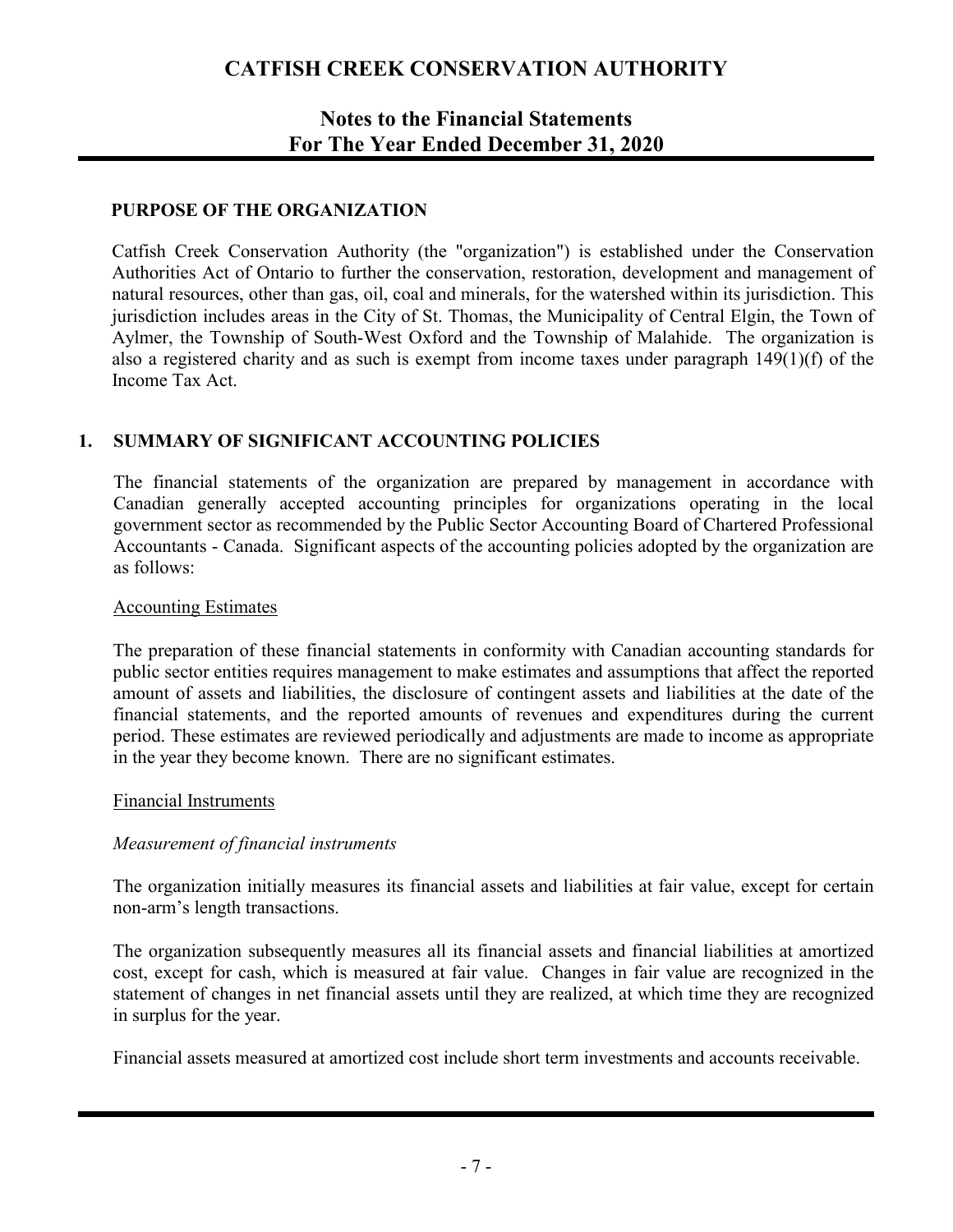## **Notes to the Financial Statements For The Year Ended December 31, 2020**

### **1. SUMMARY OF SIGNIFICANT ACCOUNTING POLICIES (CONTINUED)**

### Financial Instruments (continued)

Financial liabilities measured at amortized cost include accounts payable and accrued liabilities and deferred revenue.

### Revenue Recognition

Revenue is recognized as follows:

- Municipal levy revenue is recognized in full once the Municipalities approve the levied amount.
- Campground rental revenue is recognized when the campsite is used. For seasonal campground rentals the revenue is recognized over the camping season to which it relates.
- Grant revenue and government transfers are recognized authorized or the eligibility criteria has been met.
- Donation and sponsorship revenue is recognized when received, unless for specified purpose.
- Funds received, including capital grants and donations for a specified purpose, are amortized and brought into revenue in which the corresponding expense is incurred.

### Classification of Expenditures

Expenditures are reported in four main categories, which follow the classifications designated by the Ministry of Natural Resources and Forestry for program grants. By following these guidelines, there will be consistency of reporting by the Conservation Authorities in Ontario. These are further explained as follows:

- General administration expenditures include those associated with head office functions other than technical staff and associated programs.
- Water and related land management expenditures include program administration, capital works for water related projects along with associated programs such as floodplain regulations, conservation services, dam operation and maintenance.
- Conservation and recreation land management expenditures include capital works for recreation related projects along with associated programs such as wildlife conservation services.
- Other operational expenditures include conservation areas, special employment projects, vehicles and equipment operations.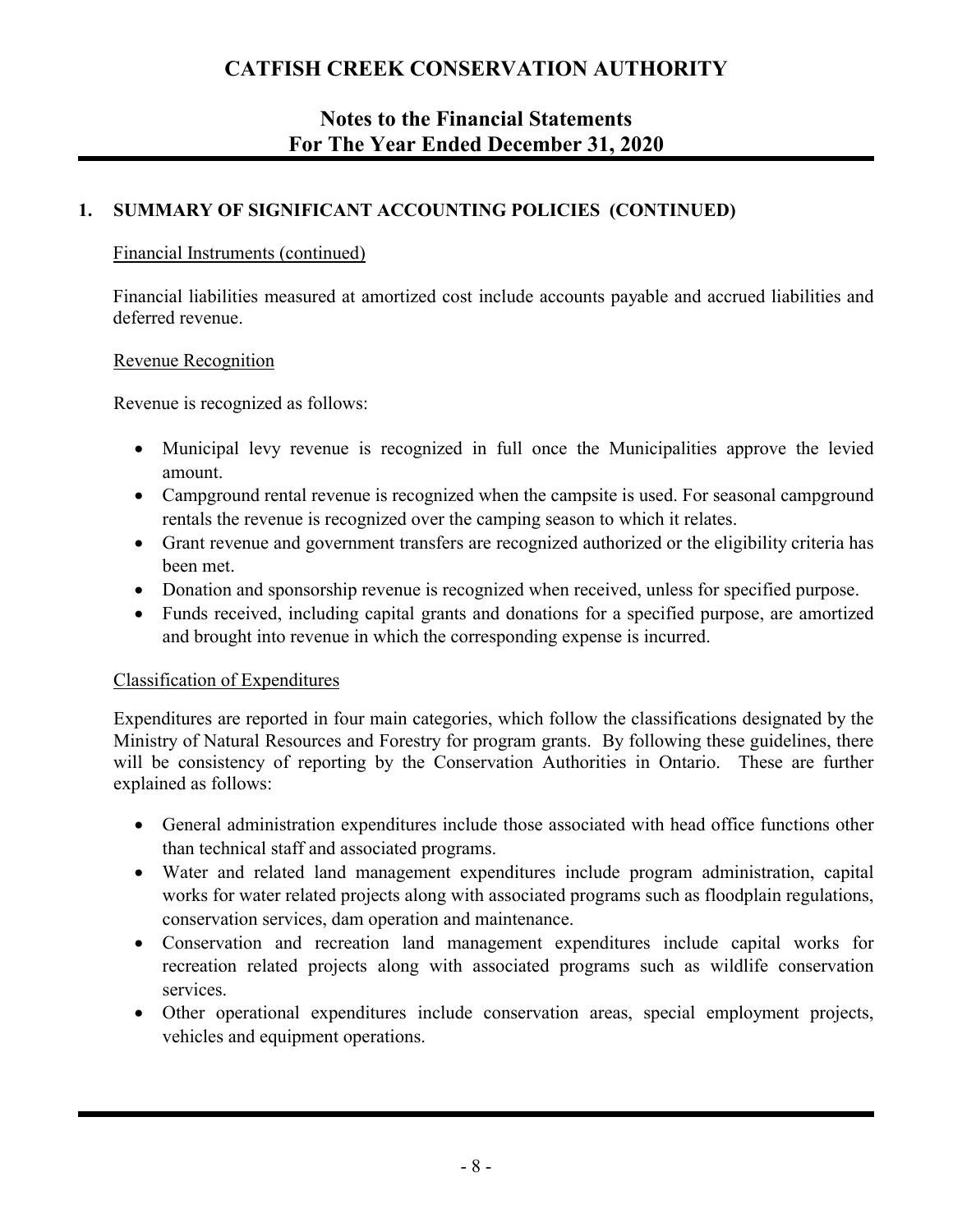## **Notes to the Financial Statements For The Year Ended December 31, 2020**

### **1. SUMMARY OF SIGNIFICANT ACCOUNTING POLICIES (CONTINUED)**

### Tangible Capital Assets

Tangible capital assets are recorded at cost which includes all amounts that are directly attributable to acquisition, construction, development or betterment of the asset. The cost, less residual value of the tangible capital asset, is amortized on a straight-line basis over its estimated useful life as follows:

| <b>Buildings</b>                              | 50 years  |
|-----------------------------------------------|-----------|
| Dams                                          | 100 years |
| Bridges, boardwalks and other wood structures | 30 years  |
| Water services and wells                      | 50 years  |
| Equipment                                     | 30 years  |
| Hydro services                                | 50 years  |
| Vehicles                                      | 8 years   |

Assets under construction are not amortized until the asset is available for productive use.

Tangible capital assets received as contributions are recorded at their fair value at the date of receipt and also are recorded as deferred revenue and amortized over their useful life of the asset.

#### Non-Financial Assets

Non-financial assets are not available to discharge existing liabilities and are held for use in the provision of services. They have useful lives extending beyond the current year and are not intended for sale in the ordinary course of operations. The change in non-financial assets during the year, together with the annual surplus or deficit, provides the Change in Net Financial Assets for the year.

### Reserves

The organization sets up internal reserves for campground operations, capital replacement, legal and other items in order to ensure funds are available to finance shortfalls. These reserves are replenished from operating surplus as directed by the board of directors.

#### Contaminated Sites

The organization may be exposed to litigation or other costs of remediation due to contaminated properties. A liability for remediation is recognized in the financial statements when an environmental standard exists, contamination exceeds the standard, the organization is directly responsible for the remediation and a reasonable estimate of the liability can be made. As at December 31, 2020 there were no properties that the organization was responsible to remedy and as such no liability has been accrued.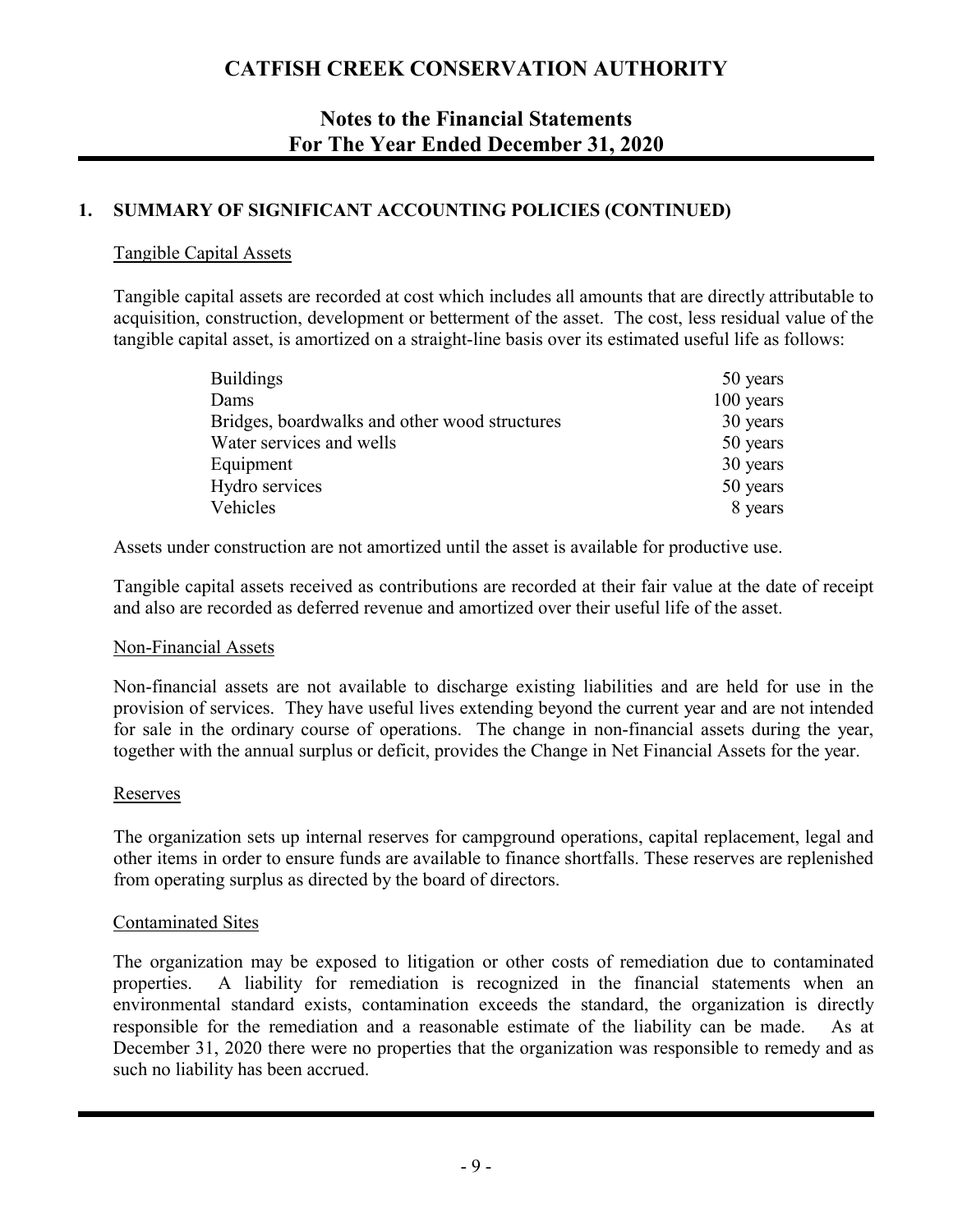## **Notes to the Financial Statements For The Year Ended December 31, 2020**

### **2. SHORT TERM INVESTMENTS**

|                                                                              | 2020    | 2019           |
|------------------------------------------------------------------------------|---------|----------------|
| GIC, 0.55%, matures on June 28, 2021<br>GIC, 0.55%, matures on June 26, 2020 | 319,945 | 317,263        |
|                                                                              | 319,945 | <u>317,263</u> |

### **3. RESERVES**

The organization has established a number of internal reserves in order to ensure that funds are available to support future activities. The following reserves have been established:

#### Operational Reserve

The purpose of the operational reserve is to use any accumulated funds for the payment of expenditures that are not covered by government funding.

#### Capital Acquisition Reserve

This fund has been established to support the acquisition of various tangible capital assets as they become due for replacement.

#### Special Programs Reserve

This fund has been established to support funds designated by donors for special conservation projects to be carried out in the watershed.

#### Land Acquisition Reserve

This fund has been established to support the acquisition of environmentally significant properties that would further the objectives of the organization.

#### Conservation Areas Development Reserve

This fund has been established to support the development of environmentally significant properties that would further the objectives of the organization.

The reserve fund transfers for the year are outlined in the Schedule of Internal Reserves on page 16 of the financial statements.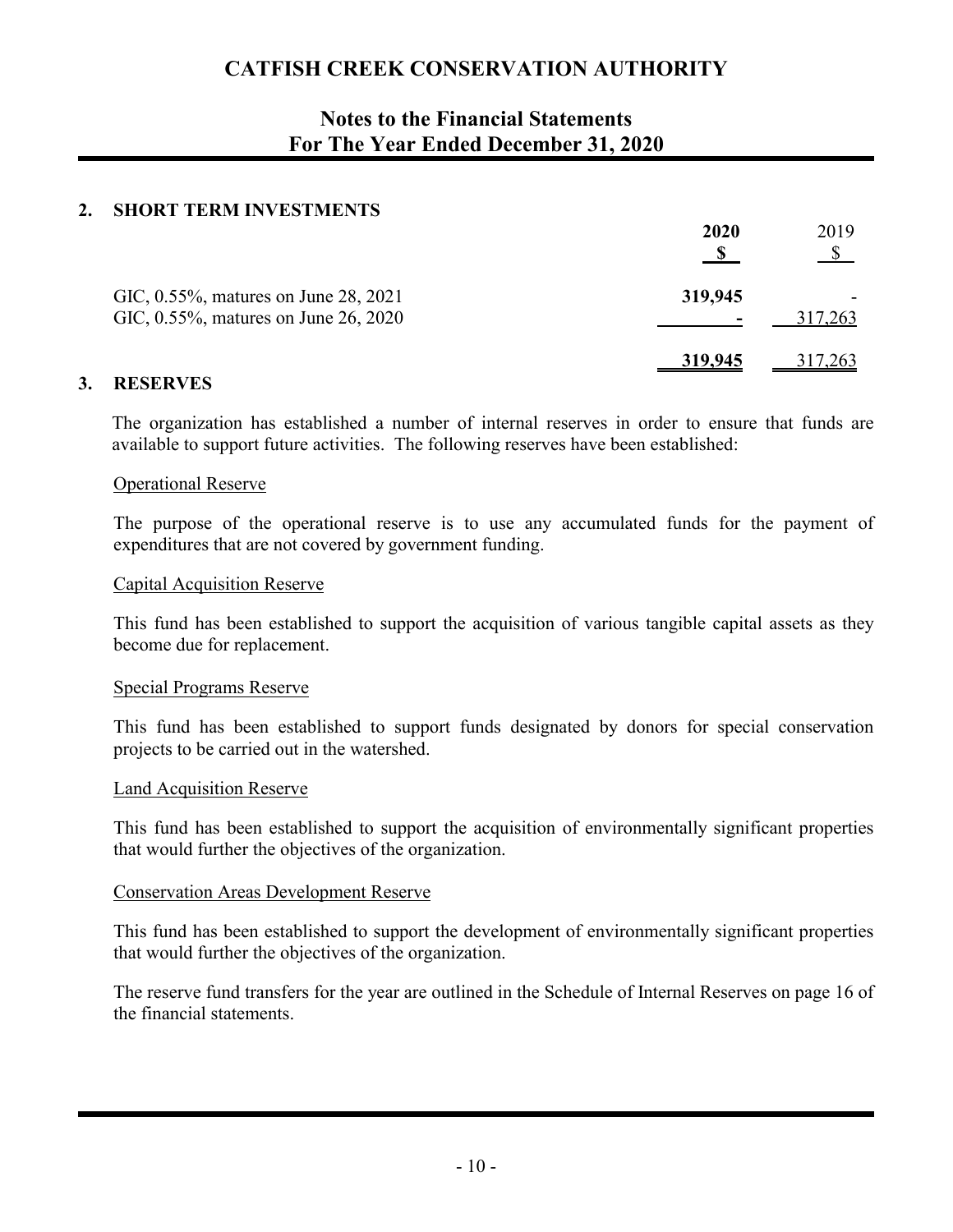## **Notes to the Financial Statements For The Year Ended December 31, 2020**

### **4. DEFERRED REVENUES**

|                                                                 | 2020                         | 2019<br>$\mathcal{S}$ |
|-----------------------------------------------------------------|------------------------------|-----------------------|
| Camping revenues<br>Grant revenues<br>Capital donation revenues | 101,432<br>16,286<br>349,253 | 105,628<br>15,583     |
|                                                                 | 466,971                      | 121,211               |

### **5. ACCUMULATED SURPLUS**

The accumulated surplus balance consists of general fund, balances in reserves and investment in tangible capital assets and is made up as follows:

|                                        | 2020<br>$\mathbf{s}$ | 2019<br>\$ |
|----------------------------------------|----------------------|------------|
| General fund                           | (12,369)             | (11, 931)  |
| Reserves funds:                        |                      |            |
| Operational reserve                    | 229,248              | 188,183    |
| Capital acquisition reserve            | 98,678               | 80,927     |
| Special programs reserve               | 195,447              | 169,956    |
| Land acquisition reserve               | 75,757               | 75,757     |
| Conservation areas development reserve | 113,988              | 75,054     |
|                                        | 713,118              | 589,877    |
| Invested in tangible capital assets    | 1,622,478            | 1,627,841  |
|                                        | 2,323,227            | 2,205,787  |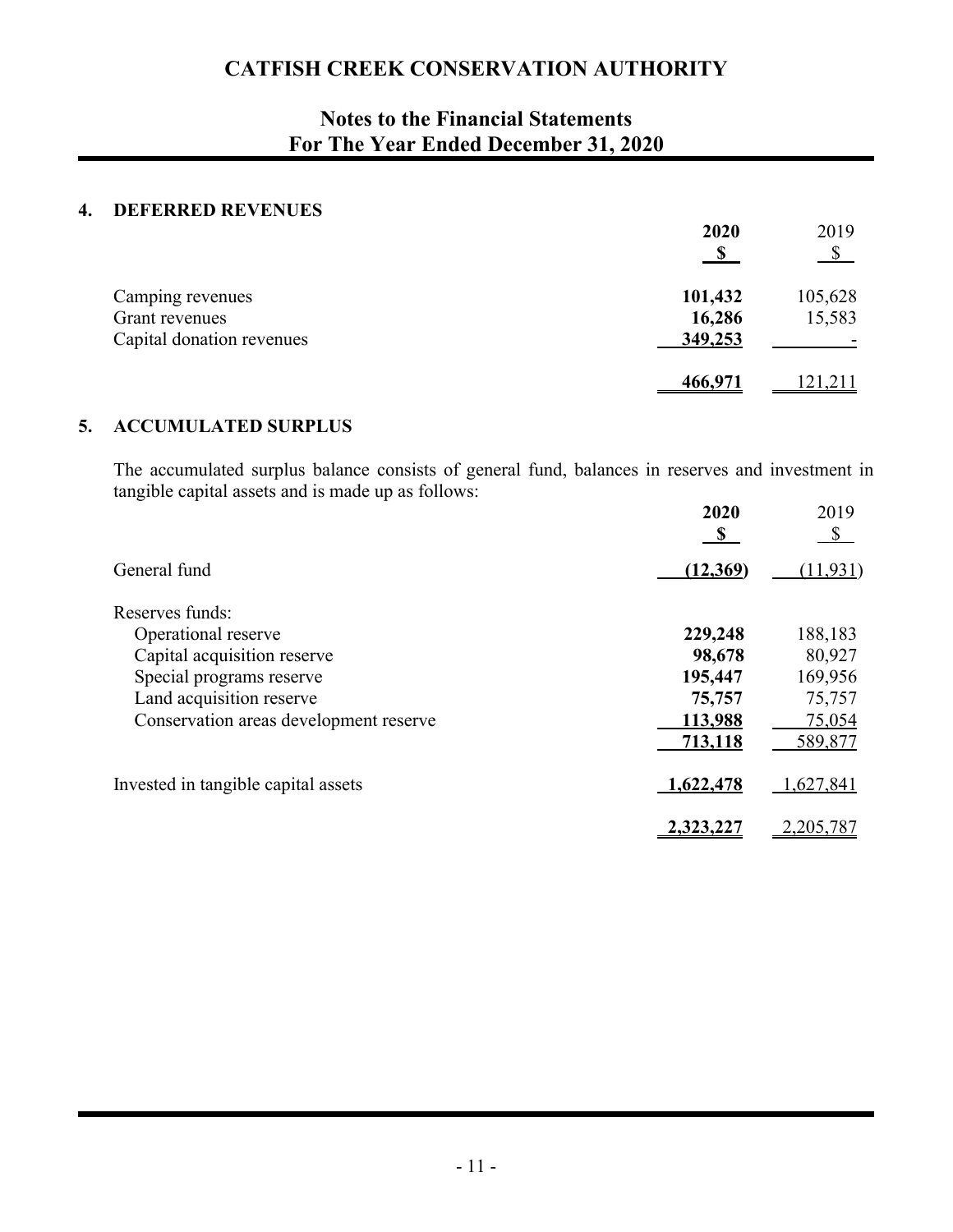## **Notes to the Financial Statements For The Year Ended December 31, 2020**

### **6. MUNICIPAL LEVIES**

The municipalities that participate as members of CCCA and their corresponding financial levies are as follows: **2020** 2019

|                               | 2020    | 2019    |
|-------------------------------|---------|---------|
|                               |         |         |
| Township of Malahide          | 161,339 | 150,343 |
| Municipality of Central Elgin | 95,382  | 87,640  |
| Town of Aylmer                | 91,304  | 84,942  |
| City of St. Thomas            | 21,177  | 19,496  |
| Township of South-West Oxford | 13,336  | 11,526  |
|                               | 382,538 | 353,947 |

The municipal levy for the Township of Malahide noted above includes a special levy of \$29,932 (2019 - \$30,351) related to the ice management program in Port Bruce.

### **7. SUPPLEMENTARY INFORMATION:**

|                                             | 2020     | 2019                   |
|---------------------------------------------|----------|------------------------|
|                                             |          | $\sqrt{\frac{2}{\pi}}$ |
| <b>Current fund expenditures by object:</b> |          |                        |
| Amortization                                | 36,010   | 36,047                 |
| Insurance                                   | 43,179   | 34,584                 |
| Municipal taxes                             | 8,606    | 11,757                 |
| Other program expenditures                  | 460,433  | 531,831                |
| Salaries, wages and employee benefits       | 647,940  | 654,337                |
|                                             | ,196,168 | ,268,556               |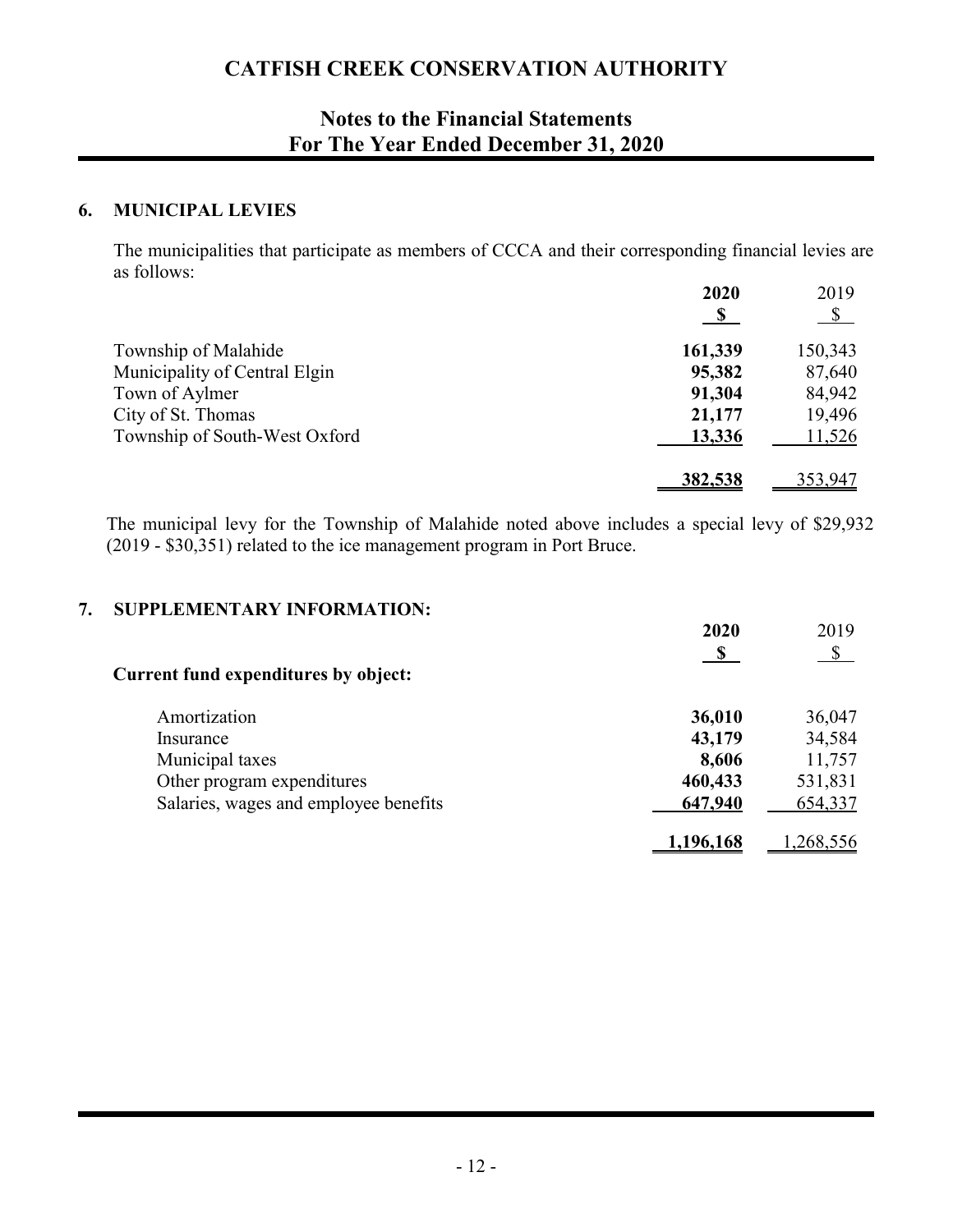## **Notes to the Financial Statements For The Year Ended December 31, 2020**

### **8. BUDGETED AMOUNTS**

The budget figures presented in these financial statements are based upon the 2020 budget approved by the board. Adjustments to budgeted values were required to provide comparative budget values based on the full accrual basis of accounting. The chart below reconciles the approved budget with the budget figures presented in these financial statements. Budget amounts are unaudited.

|                                                  | Approved            |                   | <b>PSAB</b>         |
|--------------------------------------------------|---------------------|-------------------|---------------------|
|                                                  | <b>Budget</b><br>\$ | Adjustments<br>\$ | <b>Budget</b><br>\$ |
| <b>REVENUES</b>                                  |                     |                   |                     |
| Camping and day use                              | 567,491             |                   | 567,491             |
| Municipal levies                                 | 383,070             |                   | 383,070             |
| Federal grants                                   | 13,420              |                   | 13,420              |
| Watershed stewardship                            | 79,755              | (38,705)          | 41,050              |
| Ministry of Natural Resource and Forestry Grants | 41,215              |                   | 41,215              |
| Other provincial grants                          | 16,078              |                   | 16,078              |
| Donations and sponsorships                       | 79,316              |                   | 79,316              |
| Ontario and Federal works programs               | 32,974              |                   | 32,974              |
| Reserves                                         | 68,635              | (68, 635)         |                     |
| Reserves - special projects                      | 47,093              | (47,093)          |                     |
| Prior year surplus                               | 1,029               | (1,029)           |                     |
|                                                  | 1,330,076           | (155, 462)        | 1,174,614           |
| <b>EXPENDITURES</b>                              |                     |                   |                     |
| Camping and day use                              | 563,671             |                   | 563,671             |
| Program expenditures                             |                     |                   |                     |
| - Mandated Programs                              | 289,506             |                   | 289,506             |
| - Watershed Stewardship                          | 93,805              |                   | 93,805              |
| Administration                                   | 182,461             |                   | 182,461             |
| Special projects, surveys and studies            | 157,523             | (98, 997)         | 58,526              |
| Motor pool                                       | 43,110              | (38,705)          | 4,405               |
| Amortization                                     |                     | 36,010            | 36,010              |
|                                                  | 1,330,076           | (101,692)         | 1,228,384           |
| <b>SURPLUS (DEFICIT) FOR THE YEAR</b>            |                     | (53, 770)         | (53, 770)           |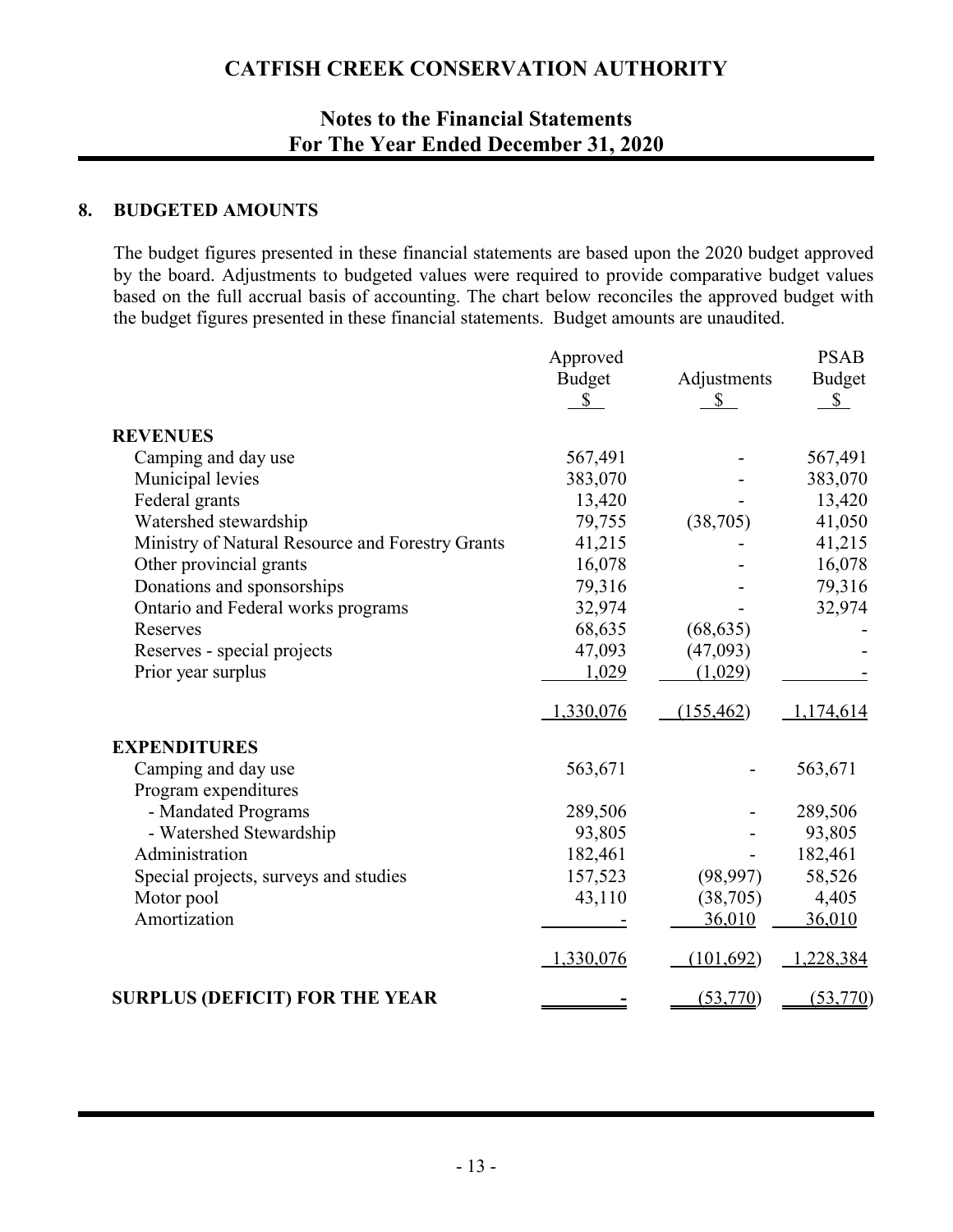## **Notes to the Financial Statements For The Year Ended December 31, 2020**

### **9. FINANCIAL INSTRUMENT RISK**

### Risks and Concentrations

The organization is exposed to various risks through its financial instruments. The following analysis provides a measure of the organization's risk exposure and concentrations at the statement of financial position date.

### Liquidity Risk

Liquidity risk is the risk that the organization will encounter difficulty in meeting obligations associated with financial liabilities. The organization is exposed to this risk mainly in respect of its accounts payable and accrued liabilities. Management does not feel this risk is significant as no financial liabilities of the organization were in default during the period and the organization was not subject to any covenants during the period.

### Credit Risk

Credit risk is the risk that one party to a financial instrument will cause a financial loss for the other party by failing to discharge an obligation. The organization's main credit risk relates to its accounts receivable. Management does not feel this risk is significant.

It is management's opinion that the entity is not exposed to any significant market, interest rate, foreign currency or price risk.

There were changes in the risk assessments from the previous year.

### **10. DONATED SERVICES**

Community members have volunteered their time and talents to the organization. Since these services are not normally purchased and because of the difficulty of determining their fair value, donated services are not recognized in these statements.

### **11. GROUP RRSP**

The organization has established a Group RRSP plan for all regular full-time employees. Under the terms of the plan, the organization and the employee are required to make contributions equivalent to 5% of the employee's gross salary. The total cost of this plan for the year was \$18,671 (2019 - \$17,317).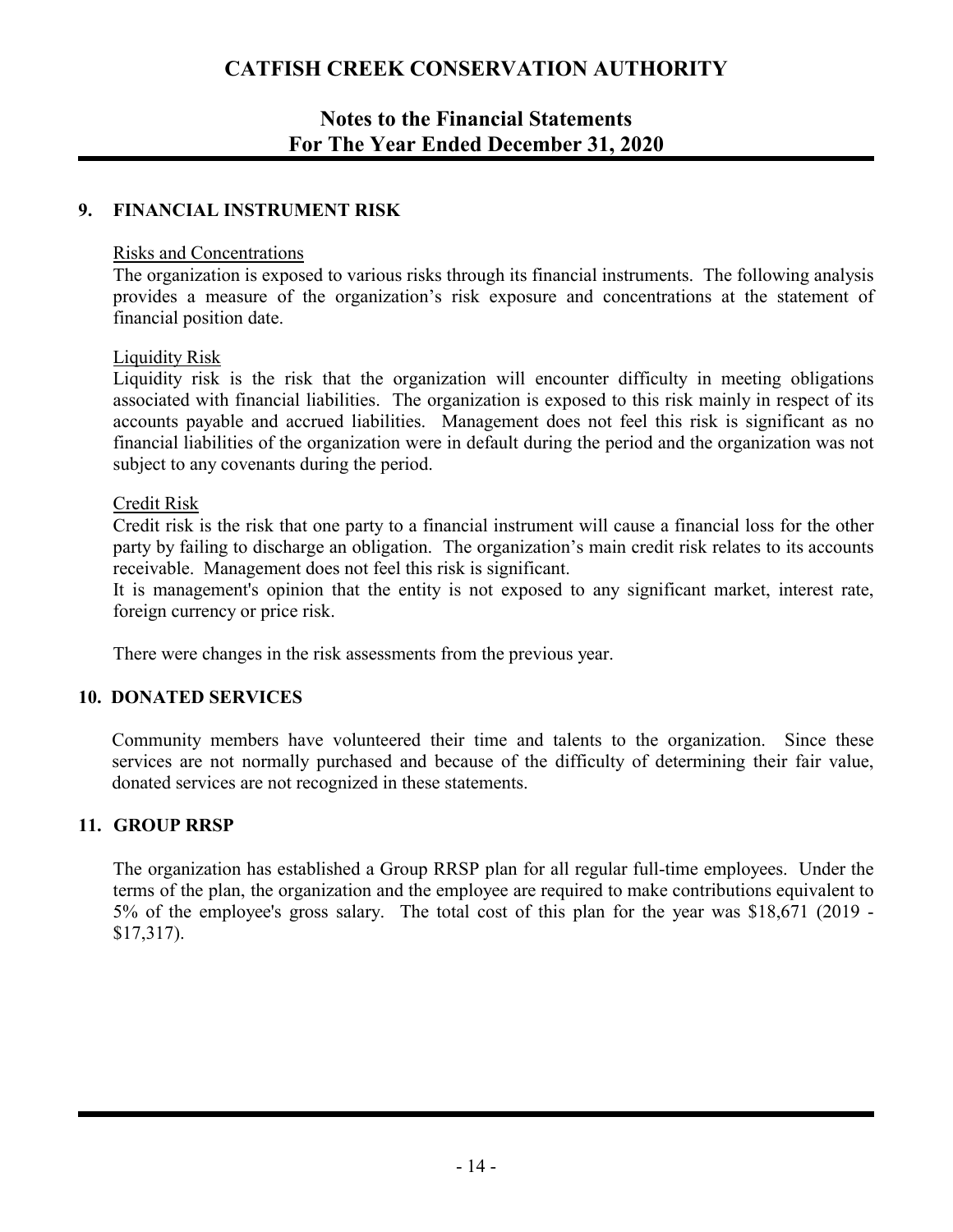## **Notes to the Financial Statements For The Year Ended December 31, 2020**

### **12. CANADIAN EMERGENCY WAGE SUBSIDY**

During the year, the organization experienced a reduction in revenue that qualified the organization to recover a portion of its wages under the Canada Emergency Wage Subsidy (CEWS) program. The organization received \$72,631 for the CEWS program. These payments under the CEWS program of have been reported in the statement of operations as Ontario and Federal Works Programs.

### **13. SIGNIFICANT EVENT**

During and subsequent to the year end, the organization was exposed to economic risks associated with the coronavirus pandemic. These risks are beyond the organization's control. The impact of these risks cannot be identified at this time but could impact the organization's operations, future net earnings, cash flows and financial condition. The organization is mitigating the impacts of any potential risks by utilizing all available government programs and modifying its service deliveries.

### **14. COMPARATIVE FIGURES**

Certain comparative figures presented in the financial statements have been reclassified to conform to the presentation adopted in the current year.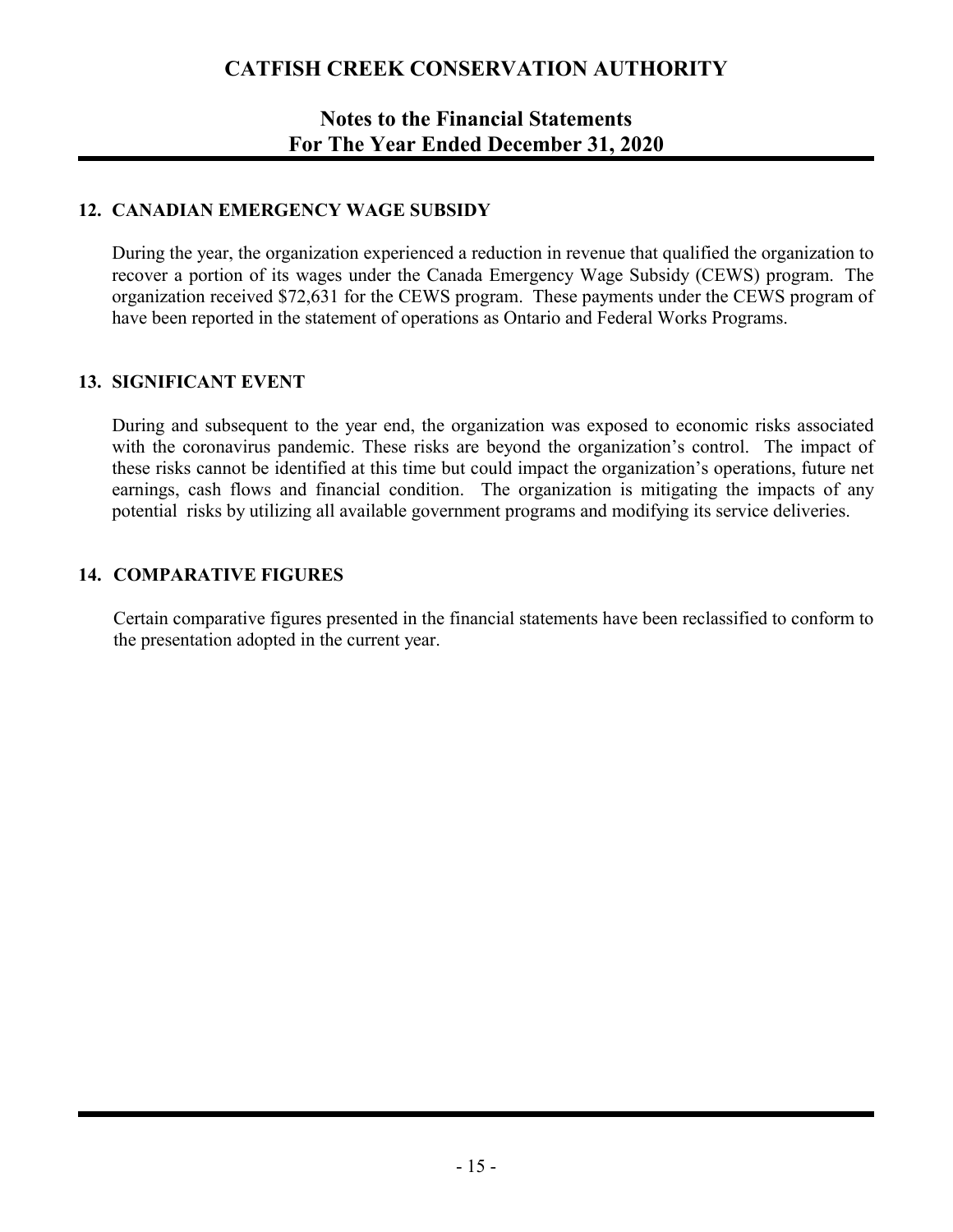# **Schedule of Internal Reserves For The Year Ended December 31, 2020**

|                                                            | 2020                | 2019                |
|------------------------------------------------------------|---------------------|---------------------|
| <b>Operational Reserve</b>                                 | $\mathbf S$         | $\mathbb{S}$        |
| <b>BALANCE, BEGINNING OF YEAR</b>                          | 188,183             | 191,683             |
| Transfer from annual surplus<br>Transfer to annual surplus | 115,670<br>(74,605) | 58,500<br>(62,000)  |
| <b>BALANCE, END OF YEAR</b>                                | 229,248             | 188,183             |
| <b>Capital Acquisition Reserve</b>                         |                     |                     |
| <b>BALANCE, BEGINNING OF YEAR</b>                          | 80,928              | 60,128              |
| Transfer from annual surplus<br>Transfer to annual surplus | 17,750              | 20,800              |
| <b>BALANCE, END OF YEAR</b>                                | 98,678              | 80,928              |
| <b>Special Programs Reserve</b>                            |                     |                     |
| <b>BALANCE, BEGINNING OF YEAR</b>                          | 169,956             | 157,696             |
| Transfer from annual surplus<br>Transfer to annual surplus | 35,300<br>(9,809)   | 32,404<br>(20, 144) |
| <b>BALANCE, END OF YEAR</b>                                | <u>195,447</u>      | <u>169,956</u>      |
| <b>Land Acquisition Reserve</b>                            |                     |                     |
| <b>BALANCE, BEGINNING OF YEAR</b>                          | 75,757              | 75,757              |
| Transfer from annual surplus<br>Transfer to annual surplus |                     |                     |
| <b>BALANCE, END OF YEAR</b>                                | <u>75,757</u>       | 75,757              |
| <b>Conservation Areas Development Reserve</b>              |                     |                     |
| <b>BALANCE, BEGINNING OF YEAR</b>                          | 75,054              | 75,164              |
| Transfer from annual surplus<br>Transfer to annual surplus | 80,000<br>(41,066)  | 62,800<br>(62,910)  |
| <b>BALANCE, END OF YEAR</b>                                | <u>113,988</u>      | 75,054              |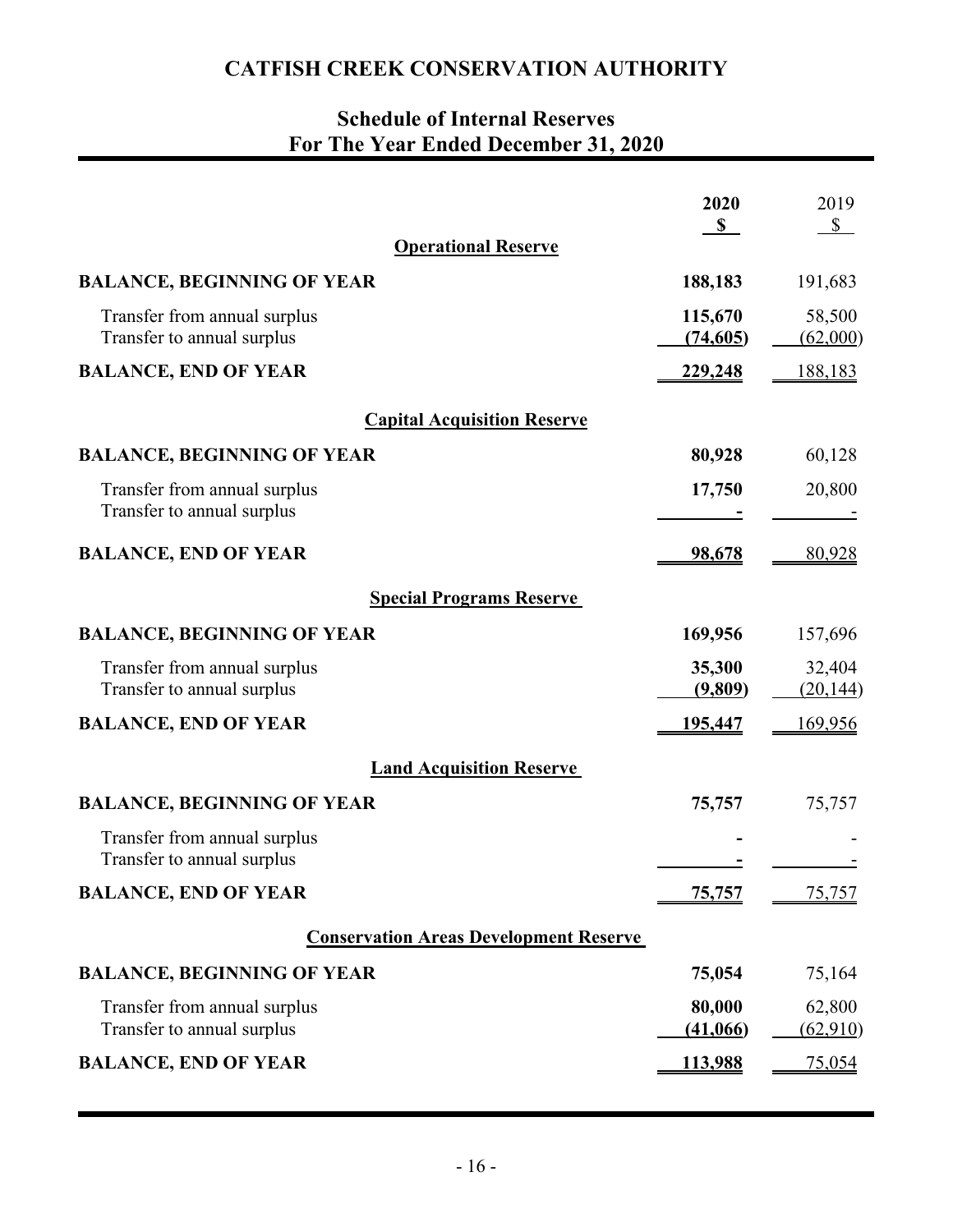# **Schedule of Program Expenditures For The Year Ended December 31, 2020**

|                                        | 2020         | 2019    |
|----------------------------------------|--------------|---------|
|                                        | $\mathbf{s}$ | S       |
| <b>PROGRAM EXPENDITURES</b>            |              |         |
| <b>Mandated Programs</b>               |              |         |
| Flood forecast and warning             | 180,668      | 165,046 |
| Plan input                             | 39,778       | 39,272  |
| Ice management                         | 34,932       | 35,352  |
| Flood control structures               | 21,584       | 10,585  |
| Technical studies                      | 15,570       | 9,901   |
| Watershed planning                     | 5,635        | 17,521  |
|                                        |              |         |
|                                        | 298,167      | 277,677 |
| <b>Watershed Stewardship Programs</b>  |              |         |
| Conservation information and education | 30,995       | 27,797  |
| Watershed stewardship                  | 21,905       | 25,144  |
| Tree planting                          | 16,716       | 17,728  |
| Water management programs              | 12,205       | 9,900   |
| Woodlot management                     | 3,213        | 5,835   |
|                                        | 85,034       | 86,404  |
| <b>Total Program Expenditures</b>      | 383,201      | 364,081 |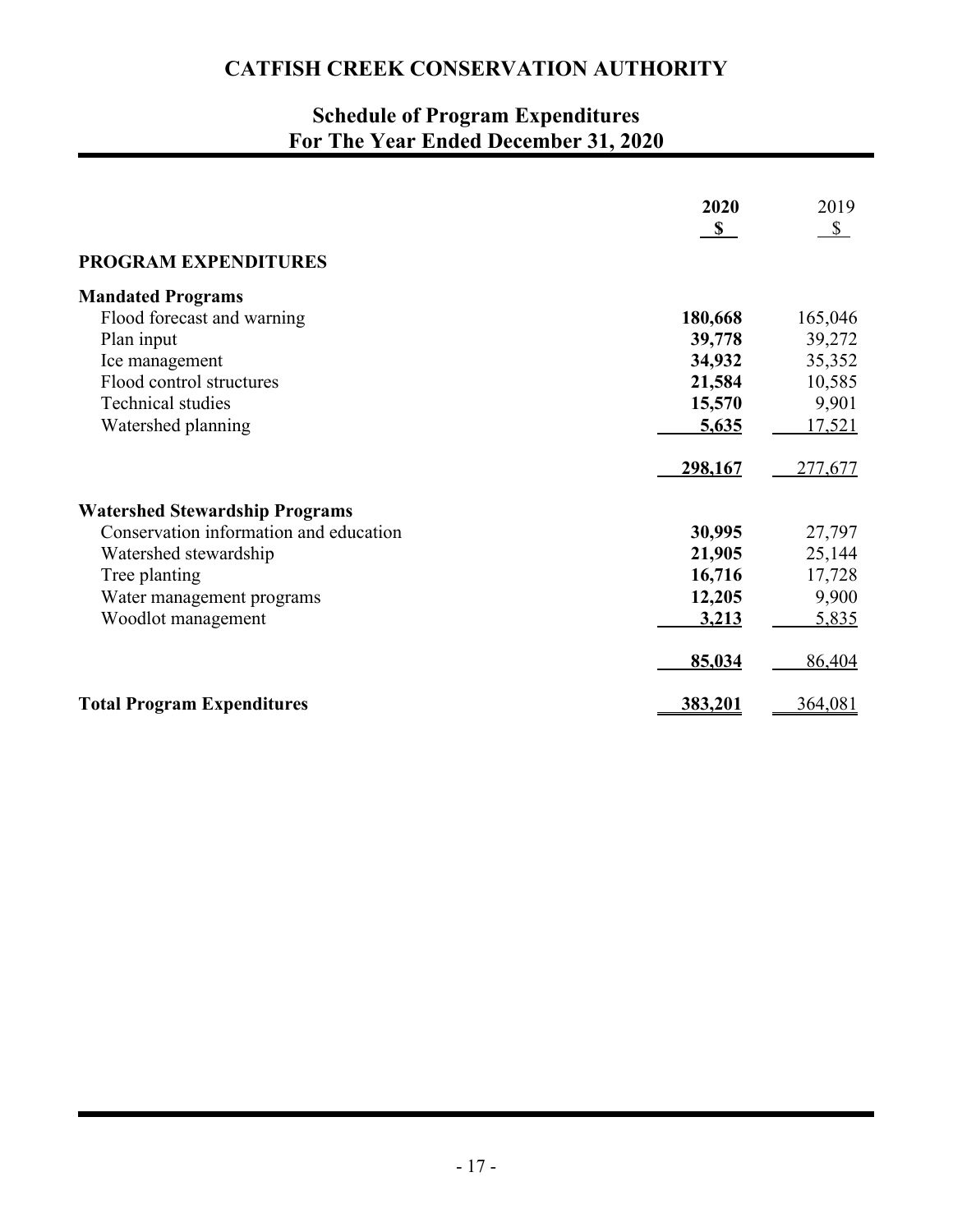# **Schedule of Other Expenditures For The Year Ended December 31, 2020**

### **Camping and Day Use**

|                                                  | 2020<br>S      | 2019<br>$\mathbb{S}$ |  |  |  |  |  |  |
|--------------------------------------------------|----------------|----------------------|--|--|--|--|--|--|
| Campground wages                                 | 326,394        | 320,518              |  |  |  |  |  |  |
| Campground expenses                              | 134,297        | 126,808              |  |  |  |  |  |  |
| <b>Utilities</b>                                 | 70,353         | 69,219               |  |  |  |  |  |  |
| Maple syrup program                              | 36,834         | 48,094               |  |  |  |  |  |  |
|                                                  | 567,878        | 564,639              |  |  |  |  |  |  |
| <b>Special Projects, Surveys and Studies</b>     |                |                      |  |  |  |  |  |  |
|                                                  | 2020           | 2019                 |  |  |  |  |  |  |
|                                                  | S              | $S_{-}$              |  |  |  |  |  |  |
| Other conservation lands                         | 40,006         | 40,662               |  |  |  |  |  |  |
| Special projects - Springwater Conservation Area | 14,420         | 40,740               |  |  |  |  |  |  |
| Special projects - other                         | 2,618<br>1,160 | 59,953               |  |  |  |  |  |  |
| Special projects - contract services             |                |                      |  |  |  |  |  |  |
|                                                  | 58,204         | 141,355              |  |  |  |  |  |  |
| <b>Motor Pool</b>                                |                |                      |  |  |  |  |  |  |
|                                                  | 2020           | 2019                 |  |  |  |  |  |  |
|                                                  | $\mathbf{s}$   | $S_{-}$              |  |  |  |  |  |  |
| Insurance and licences                           | 7,945          | 5,993                |  |  |  |  |  |  |
| Maintenance and general repairs                  | 7,675          | 15,803               |  |  |  |  |  |  |
| Fuel                                             | 6,923          | 13,172               |  |  |  |  |  |  |
|                                                  | 22,543         | 34,968               |  |  |  |  |  |  |
| Less: internal charges for usage                 | (35,894)       | (45,992)             |  |  |  |  |  |  |
|                                                  | (13,351)       | (11,024)             |  |  |  |  |  |  |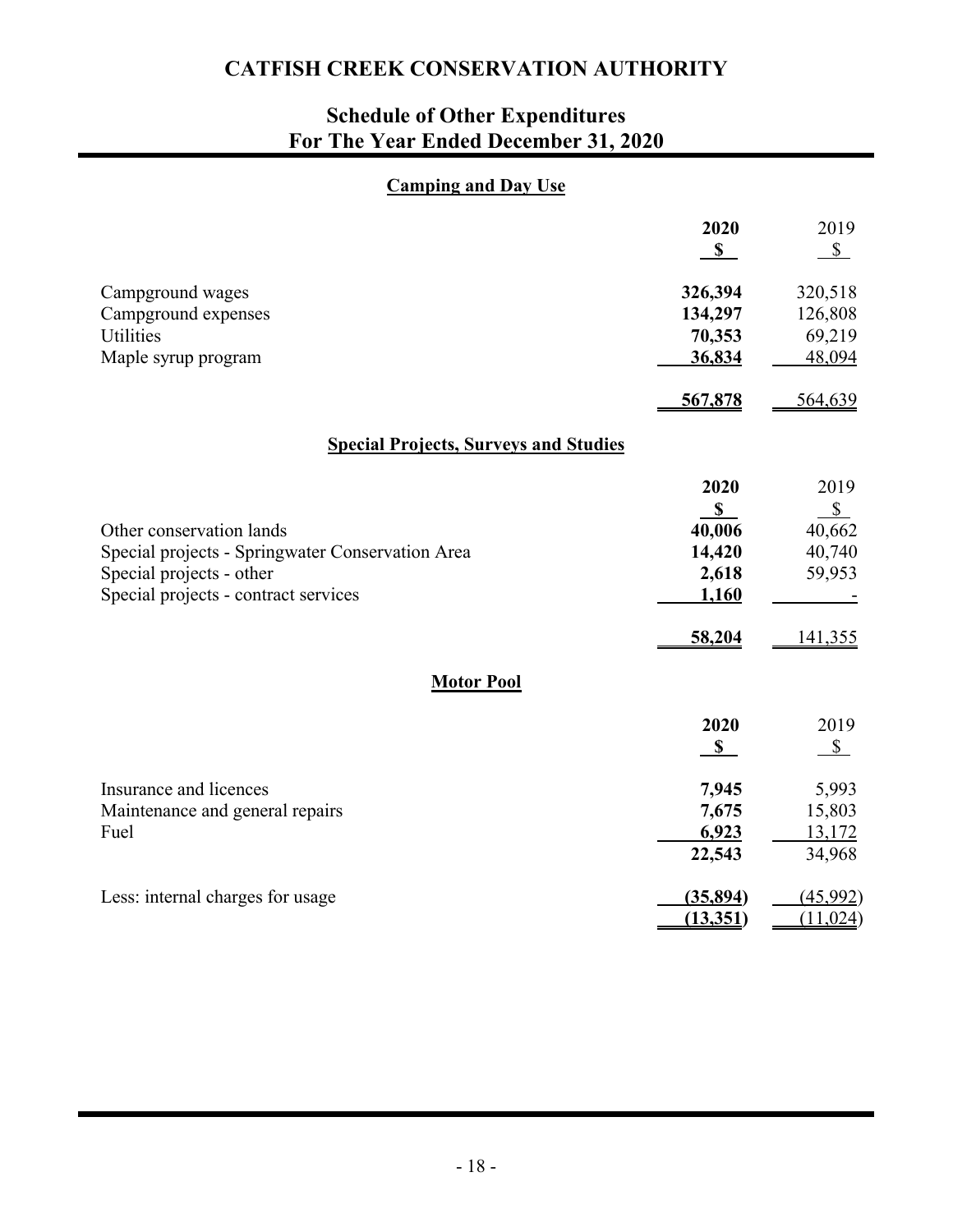# **Schedule of Administrative Expenditures For The Year Ended December 31, 2020**

|                                       | 2020<br>$\mathbf S$ | 2019<br>$\mathbb{S}$ |
|---------------------------------------|---------------------|----------------------|
| <b>WAGES AND BENEFITS</b>             |                     |                      |
| Administrative staff salaries         | 86,368              | 82,366               |
| <b>Employee benefits</b>              | 20,831              | 21,680               |
|                                       | 107,199             | 104,046              |
| <b>GENERAL EXPENSES</b>               |                     |                      |
| <b>Conservation Ontario Levy</b>      | 19,797              | 19,644               |
| Professional fees                     | 9,255               | 8,650                |
| Insurance and taxes                   | 5,156               | 7,229                |
| General expenses                      | 3,704               | 4,721                |
| Bank charges and interest             | 426                 | 407                  |
|                                       | 38,338              | 40,651               |
| <b>RENT AND UTILITY SERVICES</b>      |                     |                      |
| Telephone                             | 2,125               | 2,111                |
| Office cleaning and maintenance       | 401                 | 2,257                |
| Light, heat, power and water          | 132                 | 4,892                |
|                                       | 2,658               | 9,260                |
| <b>TRAVEL EXPENSES AND ALLOWANCE</b>  |                     |                      |
| Members allowances and expenses       | 5,625               | 7,250                |
| Staff mileage and expenses            | <u>293</u>          | 1,108                |
|                                       | 5,918               | 8,358                |
| <b>EQUIPMENT PURCHASES AND RENTAL</b> |                     |                      |
| Equipment purchase and rental         | 4,659               | 4,802                |
| Equipment maintenance                 | 2,372               | 2,619                |
|                                       | 7,031               | 7,421                |
| <b>MATERIAL AND SUPPLIES</b>          |                     |                      |
| Stationery and office supplies        | 1,426               | 3,235                |
| Postage                               | 1,656               | 7                    |
|                                       | 3,082               | 3,242                |
|                                       | 164,226             | 172,978              |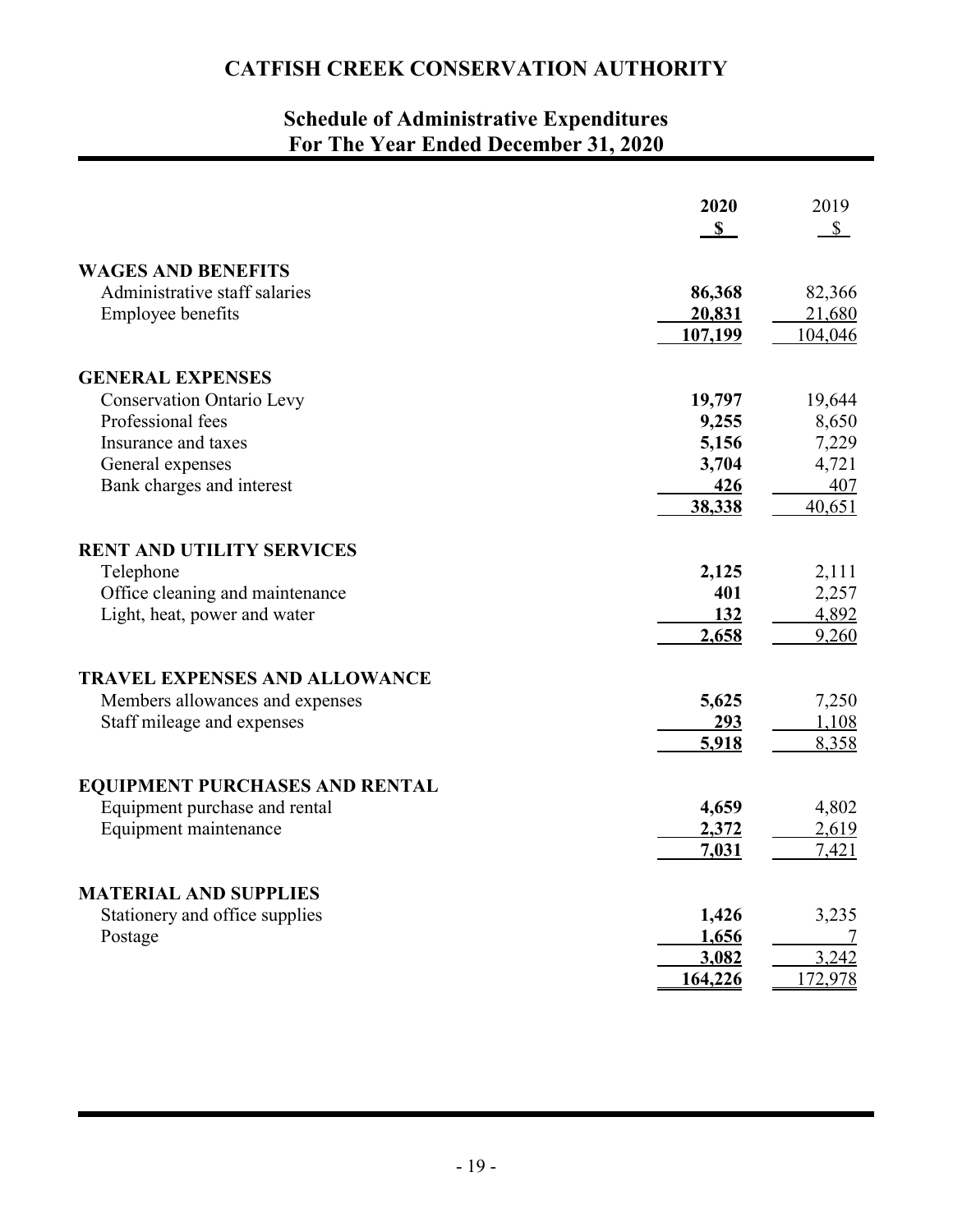## **CATFISH CREEK CONSERVATION AUTHORITY Schedule of Tangible Capital Assets**

# **For The Year Ended December 31, 2020**

|                                      | Opening<br>Historical<br>Cost<br>Balance<br>(Jan 1/20) | 2020<br>Acquisitions | 2020<br>Disposals | 2020<br>Write-Offs       | Ending<br>Historical<br>Cost<br>Balance<br>(Dec $31/20$ ) | Opening<br>Accumulated<br>Amortization<br>Balance<br>(Jan 1/20) | 2020           | 2020<br>Disposals Amortization | 2020<br>Write-Offs       | Ending<br>Accumulated<br>Amortization<br>Balance<br>(Dec $31/20$ ) | Ending<br>Net<br>Book<br>Value<br>(Dec $31/20$ ) |
|--------------------------------------|--------------------------------------------------------|----------------------|-------------------|--------------------------|-----------------------------------------------------------|-----------------------------------------------------------------|----------------|--------------------------------|--------------------------|--------------------------------------------------------------------|--------------------------------------------------|
| <b>ASSET TYPE</b>                    |                                                        |                      |                   |                          |                                                           |                                                                 |                |                                |                          |                                                                    |                                                  |
| <b>Infrastructure Related</b>        |                                                        |                      |                   |                          |                                                           |                                                                 |                |                                |                          |                                                                    |                                                  |
| Land                                 | 891,436                                                |                      |                   | $\blacksquare$           | 891,436                                                   |                                                                 |                |                                |                          |                                                                    | 891,436                                          |
| <b>Buildings</b>                     | 667,515                                                |                      |                   | $\overline{\phantom{a}}$ | 667,515                                                   | 287,531                                                         |                | 12,387                         |                          | 299,918                                                            | 367,597                                          |
| Dams                                 | 216,100                                                |                      |                   | $\blacksquare$           | 216,100                                                   | 103,612                                                         | $\blacksquare$ | 2,161                          | $\overline{\phantom{a}}$ | 105,773                                                            | 110,327                                          |
| Bridges, boardwalks and              |                                                        |                      |                   |                          |                                                           |                                                                 |                |                                |                          |                                                                    |                                                  |
| other wood structures                | 129,690                                                |                      |                   | $\blacksquare$           | 129,690                                                   | 74,646                                                          |                | 3,686                          |                          | 78,332                                                             | 51,358                                           |
| Water services and wells             | 78,926                                                 |                      |                   | $\overline{\phantom{0}}$ | 78,926                                                    | 33,260                                                          |                | 1,579                          |                          | 34,839                                                             | 44,087                                           |
| Hydro services                       | 44,510                                                 |                      |                   |                          | 44,510                                                    | 5,785                                                           |                | 890                            |                          | 6,675                                                              | 37,835                                           |
|                                      | 2,028,177                                              |                      |                   |                          | 2,028,177                                                 | 504,834                                                         |                | 20,703                         |                          | 525,537                                                            | 1,502,640                                        |
| <b>General Capital</b>               |                                                        |                      |                   |                          |                                                           |                                                                 |                |                                |                          |                                                                    |                                                  |
| Equipment                            | 105,842                                                |                      |                   | $\blacksquare$           | 105,842                                                   | 50,888                                                          |                | 3,077                          |                          | 53,965                                                             | 51,877                                           |
| Vehicles                             | 197,974                                                |                      |                   |                          | 197,974                                                   | 148,430                                                         |                | 12,230                         |                          | 160,660                                                            | 37,314                                           |
|                                      | 303,816                                                |                      |                   |                          | 303,816                                                   | 199,318                                                         |                | 15,307                         |                          | 214,625                                                            | 89,191                                           |
| Work In Progress                     |                                                        | 98,997               |                   |                          | 98,997                                                    |                                                                 |                |                                |                          |                                                                    | 98,997                                           |
| <b>Total Tangible Capital Assets</b> | 2,331,993                                              | 98,997               |                   |                          | 2,430,990                                                 | 704,152                                                         |                | 36,010                         |                          | 740,162                                                            | 1,690,828                                        |